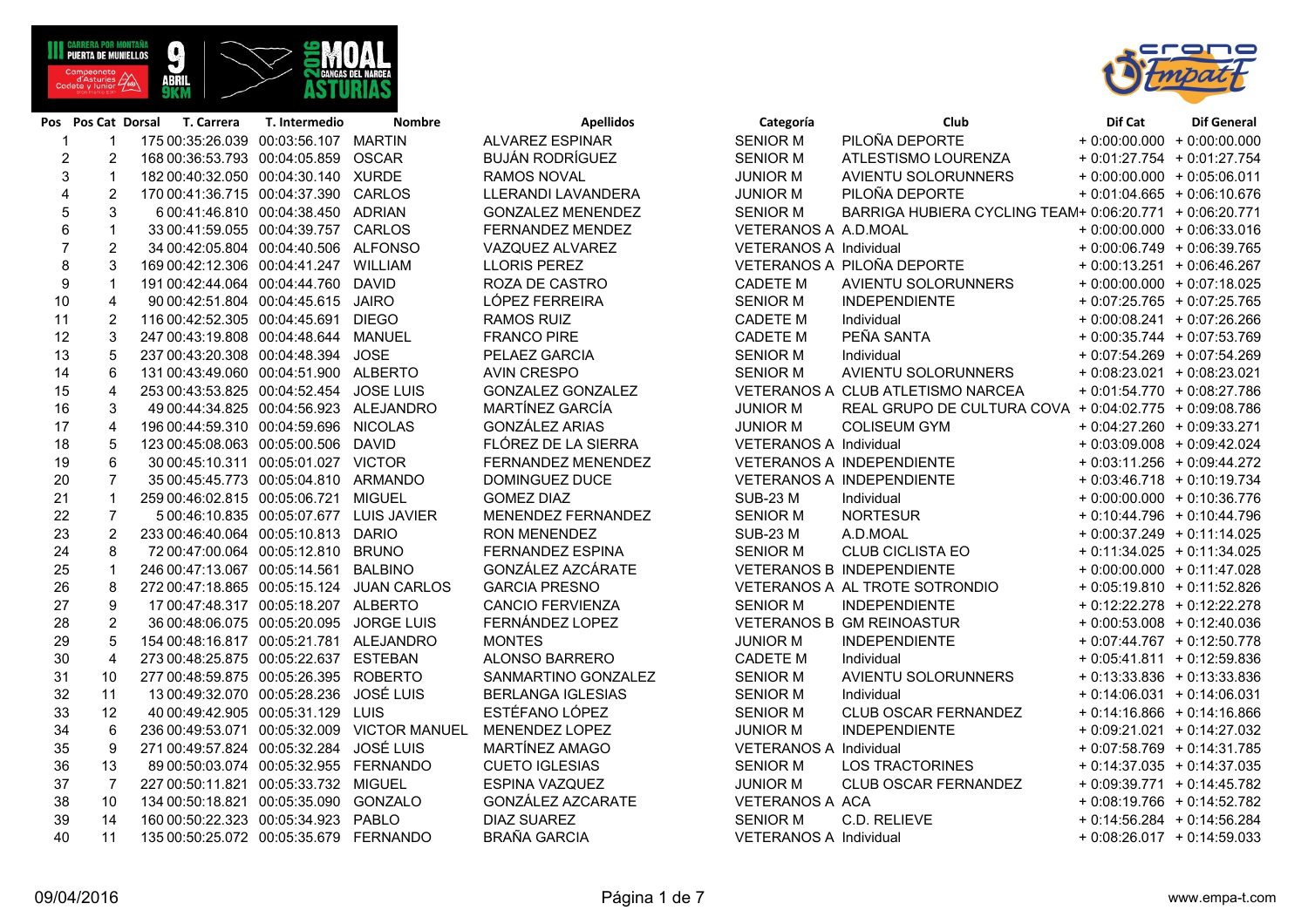**ABRI** 

|     |                |                                            |                                                          |                            | .                           |                                     |                              |  |
|-----|----------------|--------------------------------------------|----------------------------------------------------------|----------------------------|-----------------------------|-------------------------------------|------------------------------|--|
| 42  | 16             | 15 00:50:36.535 00:05:35.585 ANTONIO       |                                                          | <b>BERLANGA IGLESIAS</b>   | <b>SENIOR M</b>             | LANGREO TRAIL TEAM                  | $+0.15:10.496 + 0.15:10.496$ |  |
| 43  | 5              | 249 00:50:41.325 00:05:37.786 JUAN         |                                                          | RODRIGUEZ DE LA FUENTE     | <b>CADETE M</b>             | NARCEA SKY CLUB                     | $+0.07:57.261 + 0.15:15.286$ |  |
| 44  | $\overline{1}$ | 276 00:50:47.322 00:05:38.365 DESIRE       |                                                          | <b>PARAJON BERROS</b>      |                             | VETERANAS A AVIENTU SOLORUNNERS     | $+0.00.00.000 + 0.15.21.283$ |  |
| 45  | 12             | 275 00:50:48.077 00:05:38.341 RUBÉN        |                                                          | MENÉNDEZ RODRÍGUEZ         | VETERANOS A Individual      |                                     | $+0.08:49.022 + 0.15:22.038$ |  |
| 46  | 17             | 202 00:50:52.074 00:05:38.207 BERNARDO     |                                                          | <b>GARCIA CASO</b>         | <b>SENIOR M</b>             | CLUB ATLETISMO CONDOR               | $+0.15.26.035 + 0.15.26.035$ |  |
| 47  | 13             | 102 00:50:55.078 00:05:37.615 RENE         |                                                          | BARAGAÑO BLANCO            | VETERANOS A Individual      |                                     | $+0.08:56.023 + 0.15:29.039$ |  |
| 48  | $\mathbf{1}$   | 58 00:50:59.935 00:05:39.733 LORENA        |                                                          | <b>AUMENTE PÉREZ</b>       | <b>SENIOR F</b>             | <b>TEAM TAXUS</b>                   | $+0.00.00000 + 0.15.33.896$  |  |
| 49  | 6              | 248 00:51:04.925 00:05:40.427 DIEGO        |                                                          | <b>CARMONA MARTINEZ</b>    | <b>CADETE M</b>             | G.M. PICU PIENZU - LA FUENTE        | $+0.08:20.861 + 0.15:38.886$ |  |
| 50  | 18             | 29 00:51:09.326 00:05:39.484 JAVIER        |                                                          | FERNANDEZ GOMEZ            | <b>SENIOR M</b>             | A.D. MOAL                           | $+0.15:43.287 + 0.15:43.287$ |  |
| 51  | 7              | 119 00:51:12.823 00:05:41.199 YAGO         |                                                          | <b>BARON PALMERO</b>       | <b>CADETE M</b>             | CAMARGO RIA DEL CARMEN              | $+0.08:28.759 + 0.15:46.784$ |  |
| 52  | 14             | 115 00:51:15.823 00:05:41.533 CESAR        |                                                          | <b>BARON BAZ</b>           |                             | VETERANOS A CAMARGO RIA DEL CARMEN  | $+0.09:16.768 + 0.15:49.784$ |  |
| 53  | 3              | 104 00:51:29.823 00:05:42.891 LUIS         |                                                          | ARDURA LANZA               | VETERANOS B Individual      |                                     | $+0.04:16.756 + 0.16:03.784$ |  |
| 54  | 19             | 185 00:51:48.115 00:05:45.068 SERINO       |                                                          | <b>GONZALEZ GARCIA</b>     | <b>SENIOR M</b>             | AVIENTU SOLORUNNERS                 | $+0.16.22.076 + 0.16.22.076$ |  |
| 55  | 15             | 225 00:52:00.827 00:05:46.533 JOSE ANTONIO |                                                          | OREA MARTINEZ              |                             | VETERANOS A TOUS PA TOUS            | $+0:10:01.772 + 0:16:34.788$ |  |
| 56  | 20             | 128 00:52:04.975 00:05:45.581 JOSE LUIS    |                                                          | <b>BOTO GONZALEZ</b>       | <b>SENIOR M</b>             | <b>OBANCA TEAM</b>                  | $+0.16.38.936 + 0.16.38.936$ |  |
| 57  | $\overline{2}$ | 103 00:52:08.995 00:05:47.362 AMELIA       |                                                          | FERNÁNDEZ GARCÍA           | VETERANAS A 4               |                                     | $+0.01:21.673 + 0.16:42.956$ |  |
| 58  | 21             | 171 00:52:14.328 00:05:47.225 ALBERTO      |                                                          | PAJARES SAN MIGUEL         | <b>SENIOR M</b>             | <b>CLUB ATLE</b>                    | + 0:16:48.289 + 0:16:48.289  |  |
| 59  | 22             | 228 00:52:22.327 00:05:47.757 DAVID        |                                                          | HUERGO ALVAREZ             | <b>SENIOR M</b>             | <b>INDEPENDIENTE</b>                | $+0.16.56.288 + 0.16.56.288$ |  |
| 60  | 16             |                                            | 184 00:52:47.332 00:05:51.207 MARCO ANTONIO GARCIA JUNCO |                            | VETERANOS A Individual      |                                     | $+0.10.48.277 + 0.17.21.293$ |  |
| 61  | 23             | 60 00:52:57.362 00:05:50.962 FIVÁN         |                                                          | <b>CASTRO PRESOL</b>       | <b>SENIOR M</b>             | <b>INDEPENDIENTE</b>                | $+0:17:31.323 + 0:17:31.323$ |  |
| 62  | 3              | 52 00:53:04.830 00:05:53.448 ROCIO         |                                                          | BARRAGAN MUÑOZ             |                             | VETERANAS A LAS CORRECAMINOS        | $+0.02:17.508 + 0.17:38.791$ |  |
| 63  | 17             | 127 00:53:09.328 00:05:53.200 RUBEN        |                                                          | ALVAREZ MENENDEZ           |                             | VETERANOS A AVIENTU SOLORUNNERS     | $+0:11:10.273 + 0:17:43.289$ |  |
| 64  | 24             | 201 00:53:09.335 00:05:53.120 LUIS ALBERTO |                                                          | ALVAREZ MENENDEZ           | SENIOR M                    | INDEPENDIENTE                       | $+0.17:43.296 + 0.17:43.296$ |  |
| 65  | 25             | 133 00:53:22.081 00:05:54.841 CRISTIAN     |                                                          | <b>BARBEIRO SAN MIGUEL</b> | SENIOR M                    | <b>GM CUMBRE LLANGREU</b>           | $+0.17:56.042 + 0.17:56.042$ |  |
| 66  | 26             | 126 00:53:30.085 00:05:54.363 SERGIO       |                                                          | FERNÁNDEZ MARTÍNEZ         | <b>SENIOR M</b>             | <b>INDEPENDIENTE</b>                | $+0.18.04.046 + 0.18.04.046$ |  |
| 67  | 27             | 183 00:53:41.985 00:05:57.472 ADRIAN       |                                                          | ALVAREZ GONZALEZ           | <b>SENIOR M</b>             | AD SIN FRONTERAS                    | $+0.18:15.946 + 0.18:15.946$ |  |
| 68  | 18             |                                            | 80 00:53:46.081 00:05:57.819 JUAN ANTONIO                | DE LA BELDA TRUJILLO       | VETERANOS A Individual      |                                     | $+0.11:47.026 + 0.18:20.042$ |  |
| 69  | 28             | 200 00:54:09.836 00:06:00.015 PABLO        |                                                          | DE LA HOZ TERNERO          | <b>SENIOR M</b>             | <b>DEPORTES MLBLACK</b>             | $+0:18:43.797 + 0:18:43.797$ |  |
| 70  | $\overline{2}$ | 57 00:54:31.831 00:06:03.202 ADRIANA       |                                                          | FERNÁNDEZ LORENCES         | SENIOR F                    | <b>G.M LA PATANA</b>                | $+0.03:31.896 + 0.19:05.792$ |  |
| 71  | 29             | 221 00:54:35.995 00:06:02.170 DANIEL       |                                                          | LORENZO LLORCA             | <b>SENIOR M</b>             | INDEPENDIENTE                       | $+0.19.09.956 + 0.19.09.956$ |  |
| 72  | 19             | 118 00:54:39.081 00:06:03.675 PABLO        |                                                          | BETOLAZA ALVAREZ           |                             | VETERANOS A CHATARRA RACING         | $+0:12:40.026 + 0:19:13.042$ |  |
| 73  | 20             | 63 00:54:45.082 00:06:04.042 MARCOS        |                                                          | CORDERA ROZA               |                             | VETERANOS A GRUPO MONTAÑA LLAMAELLO | $+0.12:46.027 + 0.19:19.043$ |  |
| 74  | 30             | 62 00:54:57.121 00:06:05.960 MARCOS        |                                                          | AUMENTE PÉREZ              | <b>SENIOR M</b>             | <b>INDEPENDIENTE</b>                | $+0.19.31.082 + 0.19.31.082$ |  |
| 75  | $\overline{4}$ |                                            | 7 00:55:02.082 00:06:06.318 JOSE MANUEL                  | <b>MENENDEZ AMBRES</b>     | <b>VETERANOS B NORTESUR</b> |                                     | $+0.07:49.015 + 0.19:36.043$ |  |
| 76  | 31             | 213 00:55:12.082 00:06:06.459 ALBERTO      |                                                          | <b>MARTINEZ GARCIA</b>     | <b>SENIOR M</b>             | <b>TEAM TAXUS</b>                   | $+0.19:46.043 + 0.19:46.043$ |  |
| 77  | 21             | 101 00:55:13.083 00:06:06.589 JOSE MIGUEL  |                                                          | DÍAZ LÓPEZ                 | <b>VETERANOS A RUN04</b>    |                                     | $+0.13:14.028 + 0.19:47.044$ |  |
| 78  | 22             | 279 00:55:16.055 00:06:06.487 LUIS         |                                                          | LOPEZ PEREZ                |                             | VETERANOS A INDEPENDIENTE           | $+0.13:17.000 + 0.19:50.016$ |  |
| 79  | 32             | 37 00:55:22.832 00:06:08.002 VICTOR        |                                                          | <b>CAMPA RODRIGUEZ</b>     | <b>SENIOR M</b>             | Individual                          | $+0.19.56.793 + 0.19.56.793$ |  |
| 80. | $\mathbf{3}$   | 181 00:55:35 333 00:06:10 149 AITOR        |                                                          | GONZÁLEZ MENÉNDEZ          | SUB-23 M                    | Individual                          | $+0.09.32518 + 0.2009294$    |  |



|    |                | Pos Pos Cat Dorsal T. Carrera              | T. Intermedio | <b>Nombre</b>                                            | <b>Apellidos</b>           | Categoría                     | Club                                | Dif Cat                      | <b>Dif General</b> |
|----|----------------|--------------------------------------------|---------------|----------------------------------------------------------|----------------------------|-------------------------------|-------------------------------------|------------------------------|--------------------|
| 41 | 15             | 205 00:50:30.072 00:05:36.425 DANIEL       |               |                                                          | <b>GONZALEZ MARRON</b>     | <b>SENIOR M</b>               | Individual                          | $+0.15.04.033 + 0.15.04.033$ |                    |
| 42 | 16             | 15 00:50:36.535 00:05:35.585 ANTONIO       |               |                                                          | <b>BERLANGA IGLESIAS</b>   | <b>SENIOR M</b>               | <b>LANGREO TRAIL TEAM</b>           | $+0.15:10.496 + 0.15:10.496$ |                    |
| 43 | 5              | 249 00:50:41.325 00:05:37.786 JUAN         |               |                                                          | RODRIGUEZ DE LA FUENTE     | <b>CADETE M</b>               | NARCEA SKY CLUB                     | $+0.07:57.261 + 0.15:15.286$ |                    |
| 44 | $\mathbf{1}$   | 276 00:50:47.322 00:05:38.365 DESIRE       |               |                                                          | PARAJON BERROS             |                               | VETERANAS A AVIENTU SOLORUNNERS     | $+0.00.00000 + 0.15.21.283$  |                    |
| 45 | 12             | 275 00:50:48.077 00:05:38.341 RUBÉN        |               |                                                          | MENÉNDEZ RODRÍGUEZ         | VETERANOS A Individual        |                                     | + 0:08:49.022 + 0:15:22.038  |                    |
| 46 | 17             | 202 00:50:52.074 00:05:38.207 BERNARDO     |               |                                                          | <b>GARCIA CASO</b>         | <b>SENIOR M</b>               | CLUB ATLETISMO CONDOR               | $+0.15:26.035 + 0.15:26.035$ |                    |
| 47 | 13             | 102 00:50:55.078 00:05:37.615 RENE         |               |                                                          | BARAGAÑO BLANCO            | VETERANOS A Individual        |                                     | $+0.08:56.023 + 0.15:29.039$ |                    |
| 48 | $\overline{1}$ | 58 00:50:59.935 00:05:39.733 LORENA        |               |                                                          | AUMENTE PÉREZ              | <b>SENIOR F</b>               | <b>TEAM TAXUS</b>                   | $+0.00.00.000 + 0.15.33.896$ |                    |
| 49 | 6              | 248 00:51:04.925 00:05:40.427 DIEGO        |               |                                                          | <b>CARMONA MARTINEZ</b>    | <b>CADETE M</b>               | G.M. PICU PIENZU - LA FUENTE        | $+0.08:20.861 + 0.15:38.886$ |                    |
| 50 | 18             | 29 00:51:09.326 00:05:39.484 JAVIER        |               |                                                          | FERNANDEZ GOMEZ            | <b>SENIOR M</b>               | A.D. MOAL                           | + 0:15:43.287 + 0:15:43.287  |                    |
| 51 | $\overline{7}$ | 119 00:51:12.823 00:05:41.199 YAGO         |               |                                                          | <b>BARON PALMERO</b>       | <b>CADETE M</b>               | CAMARGO RIA DEL CARMEN              | $+0.08:28.759 + 0.15:46.784$ |                    |
| 52 | 14             | 115 00:51:15.823 00:05:41.533 CESAR        |               |                                                          | <b>BARON BAZ</b>           |                               | VETERANOS A CAMARGO RIA DEL CARMEN  | $+0.09:16.768 + 0.15:49.784$ |                    |
| 53 | 3              | 104 00:51:29.823 00:05:42.891 LUIS         |               |                                                          | ARDURA LANZA               | <b>VETERANOS B Individual</b> |                                     | $+0.04:16.756 + 0.16:03.784$ |                    |
| 54 | 19             | 185 00:51:48.115 00:05:45.068 SERINO       |               |                                                          | <b>GONZALEZ GARCIA</b>     | <b>SENIOR M</b>               | AVIENTU SOLORUNNERS                 | + 0:16:22.076 + 0:16:22.076  |                    |
| 55 | 15             | 225 00:52:00.827 00:05:46.533 JOSE ANTONIO |               |                                                          | OREA MARTINEZ              |                               | VETERANOS A TOUS PA TOUS            | + 0:10:01.772 + 0:16:34.788  |                    |
| 56 | 20             | 128 00:52:04.975 00:05:45.581 JOSE LUIS    |               |                                                          | <b>BOTO GONZALEZ</b>       | <b>SENIOR M</b>               | <b>OBANCA TEAM</b>                  | $+0.16.38.936 + 0.16.38.936$ |                    |
| 57 | $\overline{2}$ | 103 00:52:08.995 00:05:47.362 AMELIA       |               |                                                          | FERNÁNDEZ GARCÍA           | <b>VETERANAS A 4</b>          |                                     | $+0.01:21.673 + 0.16:42.956$ |                    |
| 58 | 21             | 171 00:52:14.328 00:05:47.225 ALBERTO      |               |                                                          | PAJARES SAN MIGUEL         | <b>SENIOR M</b>               | <b>CLUB ATLE</b>                    | $+0.16.48.289 + 0.16.48.289$ |                    |
| 59 | 22             | 228 00:52:22.327 00:05:47.757 DAVID        |               |                                                          | HUERGO ALVAREZ             | <b>SENIOR M</b>               | <b>INDEPENDIENTE</b>                | + 0:16:56.288 + 0:16:56.288  |                    |
| 60 | 16             |                                            |               | 184 00:52:47.332 00:05:51.207 MARCO ANTONIO GARCIA JUNCO |                            | VETERANOS A Individual        |                                     | + 0:10:48.277 + 0:17:21.293  |                    |
| 61 | 23             | 60 00:52:57.362 00:05:50.962 FIVÁN         |               |                                                          | <b>CASTRO PRESOL</b>       | <b>SENIOR M</b>               | <b>INDEPENDIENTE</b>                | $+0.17:31.323 + 0.17:31.323$ |                    |
| 62 | $\mathbf{3}$   | 52 00:53:04.830 00:05:53.448 ROCIO         |               |                                                          | BARRAGAN MUÑOZ             |                               | VETERANAS A LAS CORRECAMINOS        | $+0.02:17.508 + 0.17:38.791$ |                    |
| 63 | 17             | 127 00:53:09.328 00:05:53.200 RUBEN        |               |                                                          | ALVAREZ MENENDEZ           |                               | VETERANOS A AVIENTU SOLORUNNERS     | $+0.11:10.273 + 0.17:43.289$ |                    |
| 64 | 24             | 201 00:53:09.335 00:05:53.120 LUIS ALBERTO |               |                                                          | ALVAREZ MENENDEZ           | <b>SENIOR M</b>               | <b>INDEPENDIENTE</b>                | + 0:17:43.296 + 0:17:43.296  |                    |
| 65 | 25             | 133 00:53:22.081 00:05:54.841 CRISTIAN     |               |                                                          | <b>BARBEIRO SAN MIGUEL</b> | <b>SENIOR M</b>               | <b>GM CUMBRE LLANGREU</b>           | $+0.17:56.042 + 0.17:56.042$ |                    |
| 66 | 26             | 126 00:53:30.085 00:05:54.363 SERGIO       |               |                                                          | FERNÁNDEZ MARTÍNEZ         | <b>SENIOR M</b>               | <b>INDEPENDIENTE</b>                | $+0.18.04.046 + 0.18.04.046$ |                    |
| 67 | 27             | 183 00:53:41.985 00:05:57.472 ADRIAN       |               |                                                          | ALVAREZ GONZALEZ           | <b>SENIOR M</b>               | AD SIN FRONTERAS                    | $+0.18:15.946 + 0.18:15.946$ |                    |
| 68 | 18             |                                            |               | 80 00:53:46.081 00:05:57.819 JUAN ANTONIO                | DE LA BELDA TRUJILLO       | VETERANOS A Individual        |                                     | $+0.11:47.026 + 0.18:20.042$ |                    |
| 69 | 28             | 200 00:54:09.836 00:06:00.015 PABLO        |               |                                                          | DE LA HOZ TERNERO          | <b>SENIOR M</b>               | <b>DEPORTES MLBLACK</b>             | + 0:18:43.797 + 0:18:43.797  |                    |
| 70 | 2              | 57 00:54:31.831 00:06:03.202 ADRIANA       |               |                                                          | FERNÁNDEZ LORENCES         | <b>SENIOR F</b>               | <b>G.M LA PATANA</b>                | $+0.03:31.896 + 0.19:05.792$ |                    |
| 71 | 29             | 221 00:54:35.995 00:06:02.170 DANIEL       |               |                                                          | LORENZO LLORCA             | <b>SENIOR M</b>               | <b>INDEPENDIENTE</b>                | $+0.19.09.956 + 0.19.09.956$ |                    |
| 72 | 19             | 118 00:54:39.081 00:06:03.675 PABLO        |               |                                                          | BETOLAZA ALVAREZ           |                               | VETERANOS A CHATARRA RACING         | $+0.12:40.026 + 0.19:13.042$ |                    |
| 73 | 20             | 63 00:54:45.082 00:06:04.042 MARCOS        |               |                                                          | CORDERA ROZA               |                               | VETERANOS A GRUPO MONTAÑA LLAMAELLO | $+0.12:46.027 + 0.19:19.043$ |                    |
| 74 | 30             | 62 00:54:57.121 00:06:05.960 MARCOS        |               |                                                          | AUMENTE PÉREZ              | <b>SENIOR M</b>               | <b>INDEPENDIENTE</b>                | + 0:19:31.082 + 0:19:31.082  |                    |
| 75 | $\overline{4}$ |                                            |               | 7 00:55:02.082 00:06:06.318 JOSE MANUEL                  | <b>MENENDEZ AMBRES</b>     | <b>VETERANOS B NORTESUR</b>   |                                     | $+0.07:49.015 + 0.19:36.043$ |                    |
| 76 | 31             | 213 00:55:12.082 00:06:06.459 ALBERTO      |               |                                                          | <b>MARTINEZ GARCIA</b>     | <b>SENIOR M</b>               | <b>TEAM TAXUS</b>                   | $+0.19:46.043 + 0.19:46.043$ |                    |
| 77 | 21             | 101 00:55:13.083 00:06:06.589 JOSE MIGUEL  |               |                                                          | DÍAZ LÓPEZ                 | <b>VETERANOS A RUN04</b>      |                                     | $+0.13:14.028 + 0.19:47.044$ |                    |
| 78 | 22             | 279 00:55:16.055 00:06:06.487 LUIS         |               |                                                          | <b>LOPEZ PEREZ</b>         |                               | VETERANOS A INDEPENDIENTE           | $+0.13:17.000 + 0.19:50.016$ |                    |
| 79 | 32             | 37 00:55:22.832 00:06:08.002 VICTOR        |               |                                                          | <b>CAMPA RODRIGUEZ</b>     | <b>SENIOR M</b>               | Individual                          | $+0.19.56.793 + 0.19.56.793$ |                    |
| 80 | 3              | 181 00:55:35.333 00:06:10.149 AITOR        |               |                                                          | GONZÁLEZ MENÉNDEZ          | <b>SUB-23 M</b>               | Individual                          | $+0.09:32.518 + 0.20:09.294$ |                    |

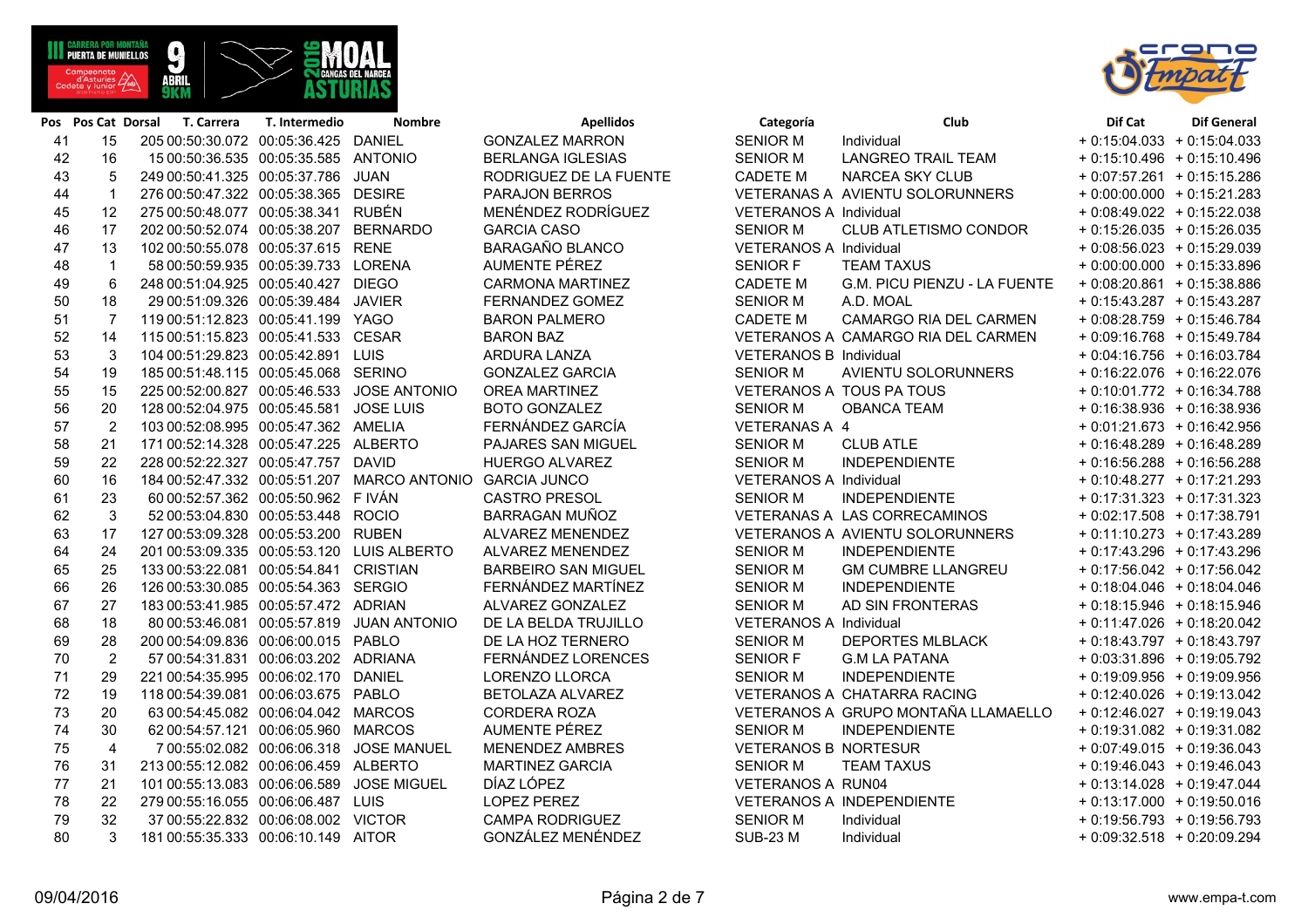**ABRI** 

| 82  | 34             | 1 00:55:56.084  00:06:10.905  FERNANDO     |                                                              | FERNANDEZ LOPEZ                                       | <b>SENIOR M</b>          | <b>LANGREO TRAIL TEAM</b>        | $+0:20:30.045 + 0:20:30.045$ |
|-----|----------------|--------------------------------------------|--------------------------------------------------------------|-------------------------------------------------------|--------------------------|----------------------------------|------------------------------|
| 83  | 35             | 10 00:56:00.225 00:06:12.659 ROBERTO       |                                                              | FERNÁNDEZ VILLAR                                      | <b>SENIOR M</b>          | <b>INDEPENDIENTE</b>             | $+0.20.34.186 + 0.20.34.186$ |
| 84  | 36             | 152 00:56:11.087 00:06:11.711 SANTIAGO     |                                                              | <b>DIAZ CANOSA</b>                                    | <b>SENIOR M</b>          | Individual                       | $+0:20:45.048 + 0:20:45.048$ |
| 85  | 37             | 180 00:56:22.085 00:06:15.428 ALBERTO      |                                                              | <b>GONZALEZ IGLESIAS</b>                              | <b>SENIOR M</b>          | G.M. PICU PIENZU - LA FUENTE     | $+0:20:56.046 + 0:20:56.046$ |
| 86  | 38             | 75 00:56:25.339 00:06:14.582 ALEJANDRO     |                                                              | ÁLVAREZ VALDÉS                                        | <b>SENIOR M</b>          | <b>NUN GARRES</b>                | $+0.20.59.300 + 0.20.59.300$ |
| 87  | $\overline{4}$ | 245 00:56:26.155 00:06:14.882 CRISTINA     |                                                              | LORENZO GARCÍA                                        | VETERANAS A NUN GARRES   |                                  | $+0.05:38.833 + 0.21:00.116$ |
| 88  | 39             | 86 00:56:27.065 00:06:14.704 DAVID         |                                                              | ALVAREZ FERNANDEZ                                     | <b>SENIOR M</b>          | <b>OVIEDO TRAIL</b>              | $+0:21:01.026 + 0:21:01.026$ |
| 89  | 40             | 50 00:56:27.334 00:06:15.563 ALEJANDRO     |                                                              | MENENDEZ MIGUELEZ                                     | <b>SENIOR M</b>          | <b>CLUB ATLETISMO CONDOR</b>     | $+0:21:01.295 + 0:21:01.295$ |
| 90  | 23             | 242 00:56:36.336 00:06:16.237 JAIME        |                                                              | MADARIAGA UNCETA-BARRENECHE/VETERANOS A INDEPENDIENTE |                          |                                  | $+0:14:37.281 + 0:21:10.297$ |
| 91  | 41             | 21 00:56:46.345 00:06:18.012 MANUEL        |                                                              | <b>ANTON RODRIGUEZ</b>                                | <b>SENIOR M</b>          | <b>TOUS PA TOUS</b>              | $+0.21:20.306 + 0.21:20.306$ |
| 92  | 42             | 241 00:56:47.087 00:06:18.098 JAVIER       |                                                              | AVELLO DIAZ                                           | <b>SENIOR M</b>          | <b>INDEPENDIENTE</b>             | $+0:21:21.048 + 0:21:21.048$ |
| 93  | 3              | 186 00:56:53.087 00:06:18.512 VANESSA      |                                                              | <b>GARCÍA FERNÁNDEZ</b>                               | <b>SENIOR F</b>          | C.D. RELIEVE                     | $+0.05:53.152 + 0.21:27.048$ |
| 94  | 5              | 226 00:56:55.840 00:06:19.115 EVA MARIA    |                                                              | <b>GRACIA VILLAVERDE</b>                              | VETERANAS A A.D. MOAL    |                                  | $+0.06:08.518 + 0.21:29.801$ |
| 95  | 43             | 194 00:56:58.045 00:06:18.508 SANTIAGO     |                                                              | <b>GARCÍA CARBALLIDO</b>                              | <b>SENIOR M</b>          | <b>INDEPENDIENTE</b>             | $+0:21:32.006 + 0:21:32.006$ |
| 96  | 24             | 208 00:57:02.086 00:06:18.256 JORGE        |                                                              | <b>GARCÍA RODRIGUEZ</b>                               | VETERANOS A Individual   |                                  | $+0:15:03.031 + 0:21:36.047$ |
| 97  | 25             | 238 00:57:03.837 00:06:19.817 SERGIO       |                                                              | <b>BOTO RODRIGUEZ</b>                                 |                          | <b>VETERANOS A INDEPENDIENTE</b> | $+0:15:04.782 + 0:21:37.798$ |
| 98  | 26             | 2 00:57:26.838 00:06:22.175 DANIEL         |                                                              | FÍNEZ MARTÍNEZ                                        |                          | <b>VETERANOS A INDEPENDIENTE</b> | $+0:15:27.783 + 0:22:00.799$ |
| 99  | 8              | 113 00:57:51.337 00:06:22.626 KERMAN       |                                                              | <b>ALONSO VICENTE</b>                                 | <b>CADETE M</b>          | <b>INDEPENDIENTE</b>             | $+0:15:07.273 + 0:22:25.298$ |
| 100 | 27             | 144 00:57:55.085 00:06:25.366 JOSE MIGUEL  |                                                              | ECHEVERRIA SUAREZ                                     | VETERANOS A Individual   |                                  | $+0.15.56.030 + 0.22.29.046$ |
| 101 | 44             | 223 00:57:56.839 00:06:25.875 PEDRO        |                                                              | JIMÉNEZ SÁNCHEZ                                       | <b>SENIOR M</b>          | <b>NORTESUR</b>                  | $+0.22:30.800 + 0.22:30.800$ |
| 102 | 45             | 193 00:58:01.089 00:06:26.293 SERGIO       |                                                              | <b>GARCÍA COLUNGA</b>                                 | <b>SENIOR M</b>          | <b>NORTESUR</b>                  | $+0.22:35.050 + 0.22:35.050$ |
| 103 | $\overline{4}$ | 55 00:58:14.040 00:06:26.784 ISABEL        |                                                              | VIEJO LÓPEZ                                           | <b>SENIOR F</b>          | <b>CORRE CON ELLAS</b>           | $+0.07:14.105 + 0.22:48.001$ |
| 104 | 5              |                                            | 38 00:58:16.088  00:06:27.206  FRANCISCO RAUL SOLIS IGLESIAS |                                                       | VETERANOS B Individual   |                                  | $+0:11:03.021 + 0:22:50.049$ |
| 105 | 46             | 73 00:58:18.339 00:06:26.667 LUCAS         |                                                              | <b>CASTRO LLAMES</b>                                  | <b>SENIOR M</b>          | <b>GM MONSACRO</b>               | $+0.22:52.300 + 0.22:52.300$ |
| 106 | 8              |                                            | 65 00:58:25.089 00:06:29.238 JOSE MANUEL                     | MENENDEZ FERNANDEZ                                    | <b>JUNIOR M</b>          | <b>INDEPENDIENTE</b>             | $+0.17:53.039 + 0.22:59.050$ |
| 107 | 28             | 203 00:58:31.085 00:06:28.539 JESÚS JAVIER |                                                              | FERRERO FERNÁNDEZ                                     | <b>VETERANOS A RUN04</b> |                                  | $+0.16.32.030 + 0.23.05.046$ |
| 108 | 6              | 255 00:58:36.344 00:06:30.210 BEATRIZ      |                                                              | RODRIGUEZ GARCIA                                      |                          | VETERANAS A INDEPENDIENTE        | $+0.07:49.022 + 0.23:10.305$ |
| 109 | 29             | 197 00:58:41.098 00:06:28.183 JAVIER       |                                                              | HERNANDO GUTIÉRREZ                                    |                          | VETERANOS A RIS RAS TRAIL TEAM   | $+0:16:42.043 + 0:23:15.059$ |
| 110 | 47             | 177 00:58:52.340 00:06:31.447 JONATHAN     |                                                              | <b>HERNÁNDEZ REYES</b>                                | <b>SENIOR M</b>          | <b>INDEPENDIENTE</b>             | $+0.23.26.301 + 0.23.26.301$ |
| 111 | 6              | 70 00:58:56.340 00:06:32.313 AVELINO       |                                                              | FERNANDEZ FERNANDEZ                                   | VETERANOS B TORSORE.ES   |                                  | $+0:11:43.273 + 0:23:30.301$ |
| 112 | 5              | 159 00:58:58.850 00:06:32.538 TANIA        |                                                              | SAUCEDO VERDASCO                                      | <b>SENIOR F</b>          | CLUB ATLETISMO CONDOR            | $+0.07:58.915 + 0.23:32.811$ |
| 113 | 48             | 243 00:58:59.091 00:06:32.678 ALBERTO      |                                                              | NIETO MARRÓN                                          | <b>SENIOR M</b>          | CLUB ATLETISMO CONDOR            | $+0.23.33.052 + 0.23.33.052$ |
| 114 | 49             | 224 00:59:16.843 00:06:34.004 CESAR        |                                                              | <b>GUERRERO MAGADAN</b>                               | <b>SENIOR M</b>          | Individual                       | $+0.23:50.804 + 0.23:50.804$ |
| 115 | 6              | 84 00:59:23.841 00:06:35.592 LAURA         |                                                              | VÉLEZ FERNÁNDEZ                                       | SENIOR F                 | Individual                       | $+0.08:23.906 + 0.23:57.802$ |
| 116 | $\mathbf{1}$   | 110 00:59:59.130 00:06:39.149 MAEVE        |                                                              | ALVARO BELLO                                          | <b>JUNIOR F</b>          | C.D. RELIEVE                     | $+0.00.00.000 + 0.24.33.091$ |
| 117 | $\overline{7}$ | 59 01:00:04.362 00:06:40.097 SANDRA        |                                                              | PATALLO ALVAREZ                                       | <b>SENIOR F</b>          | <b>TINEO ATLETISMO</b>           | $+0.09.04.427 + 0.24.38.323$ |
| 118 | 30             | 111 01:00:05.093 00:06:37.488 NATXO        |                                                              | ALONSO COTO                                           |                          | VETERANOS A INDEPENDIENTE        | $+0.18.06.038 + 0.24.39.054$ |
| 119 | $\overline{7}$ | 140 01:00:16.044 00:06:41.449 CARMEN       |                                                              | <b>GONZALEZ TAMAYO</b>                                |                          | VETERANAS A INDEPENDIENTE        | $+0.09:28.722 + 0.24:50.005$ |

**Pos Pos Cat Dorsal T. Carrera T. Intermedio Nombre Apellidos Categoría Club Dif Cat Dif General** 81 33 88 00:55:47.835 00:06:11.209 MARCOS DE LA VEGA ORDIALES SENIOR M LOS TRACTORINES + 0:20:21.796 + 0:20:21.796



50 195 01:00:17.345 00:06:40.759 IGNACIO GARCÍA CARBALLIDO SENIOR M Individual + 0:24:51.306 + 0:24:51.306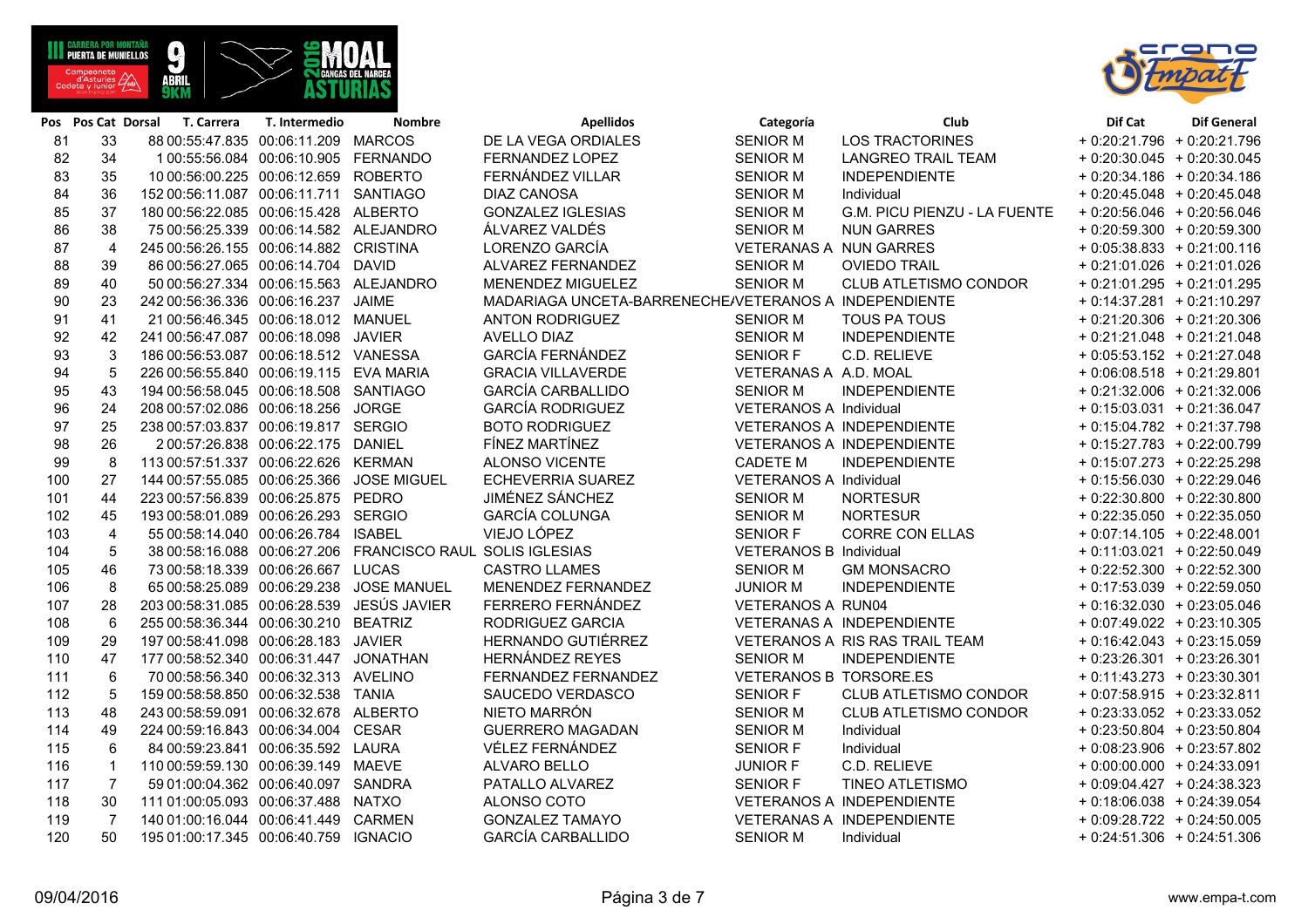O.

| 121 | 8              | 67 01:00:22.351 00:06:42.097 NURIA         |                                              | <b>DOS SANTOS ALVES</b>    |                 | VETERANAS A LAS CORRECAMINOS     | $+0.09:35.029 + 0.24:56.312$ |
|-----|----------------|--------------------------------------------|----------------------------------------------|----------------------------|-----------------|----------------------------------|------------------------------|
| 122 | 8              | 9 01:00:26.844 00:06:42.403 PAULA          |                                              | SUAREZ DE PUGA CANOSA      | <b>SENIOR F</b> | INDEPENDIENTE                    | $+0.09:26.909 + 0.25:00.805$ |
| 123 | 51             | 138 01:00:33.847 00:06:42.287 JAVIER       |                                              | DÍAZ PALACIO               | <b>SENIOR M</b> | Individual                       | + 0:25:07.808 + 0:25:07.808  |
| 124 | 52             | 176 01:00:34.098  00:06:42.484  CARLOS     |                                              | GARCÍA MORO                | <b>SENIOR M</b> | INDEPENDIENTE                    | $+0.25:08.059 + 0.25:08.059$ |
| 125 | 53             | 51 01:00:34.347 00:06:43.370 JORGE         |                                              | <b>CABRANES LLAVONA</b>    | <b>SENIOR M</b> | A.D. MOAL                        | + 0:25:08.308 + 0:25:08.308  |
| 126 | 9              | 216 01:00:38.094 00:06:43.621 PALOMA       |                                              | <b>MARGOLLES GARROTE</b>   |                 | VETERANAS A INDEPENDIENTE        | $+0.09:50.772 + 0.25:12.055$ |
| 127 | 54             | 209 01:00:38.345  00:06:40.933  JORGE      |                                              | <b>MORO ALVAREZ</b>        | <b>SENIOR M</b> | JUNTEC S.L.L.                    | $+0.25:12.306 + 0.25:12.306$ |
| 128 | 55             |                                            | 240 01:00:40.848  00:06:43.336  MANUEL ANGEL | RODIL PEREZ                | <b>SENIOR M</b> | <b>INDEPENDIENTE</b>             | $+0.25:14.809 + 0.25:14.809$ |
| 129 | 56             | 28 01:00:42.844 00:06:43.726 HECTOR        |                                              | DÍAZ CASTRO                | <b>SENIOR M</b> | INDEPENDIENTE                    | $+0.25:16.805 + 0.25:16.805$ |
| 130 | 9              | 153 01:00:59.850 00:06:46.208 FRANCISCO    |                                              | <b>RIERA RODRIGUEZ</b>     | <b>SENIOR F</b> | <b>INDEPENDIENTE</b>             | $+0.09:59.915 + 0.25:33.811$ |
| 131 | 10             | 122 01:01:14.346 00:06:48.098 CRISTINA     |                                              | ALVAREZ COPANO             | <b>SENIOR F</b> | <b>INDEPENDIENTE</b>             | $+0:10:14.411 + 0:25:48.307$ |
| 132 | 57             | 41 01:01:28.105 00:06:49.512 JAVIER        |                                              | CANDAS GONZALEZ-RICO       | <b>SENIOR M</b> | INDEPENDIENTE                    | $+0.26.02.066 + 0.26.02.066$ |
| 133 | 11             | 252 01:01:43.348 00:06:50.404 PAULA        |                                              | MENENDEZ FERNANDEZ         | <b>SENIOR F</b> | A.D. MOAL                        | $+0.10.43.413 + 0.26.17.309$ |
| 134 | 58             | 22 01:01:43.350 00:06:50.375 IGNACIO       |                                              | PENA GUTIERREZ             | <b>SENIOR M</b> | Individual                       | $+0.26:17.311 + 0.26:17.311$ |
| 135 | 59             | 92 01:02:05.349 00:06:52.876 IGNACIO       |                                              | ASPIROZ ARGÜELLES          | <b>SENIOR M</b> | <b>INDEPENDIENTE</b>             | $+0.26:39.310 + 0.26:39.310$ |
| 136 | 12             | 198 01:02:45.851 00:06:57.625 TACHI DAYANA |                                              | <b>GONZALEZ AGUILAR</b>    | <b>SENIOR F</b> | <b>ADN ASTUR</b>                 | $+0.11:45.916 + 0.27:19.812$ |
| 137 | $\mathbf{1}$   | 94 01:02:52.849 00:06:58.568 JULIA         |                                              | LLERANDI LAVANDERA         | <b>CADETE F</b> | Individual                       | $+0.00.00000 + 0.27.26.810$  |
| 138 | 60             | 124 01:03:01.851 00:06:58.320 ANDRES       |                                              | <b>CRESPO BLANCO</b>       | <b>SENIOR M</b> | <b>INDEPENDIENTE</b>             | + 0:27:35.812 + 0:27:35.812  |
| 139 | 61             | 105 01:03:01.858  00:06:58.319  JORGE      |                                              | <b>ALIENDE</b>             | <b>SENIOR M</b> | Individual                       | $+0.27:35.819 + 0.27:35.819$ |
| 140 | 9              | 189 01:03:10.100 00:07:00.257 SAMUEL       |                                              | <b>VICENTE PUERTA</b>      | <b>CADETE M</b> | <b>ATLETISMO NARCEA</b>          | $+0.20.26.036 + 0.27.44.061$ |
| 141 | 13             | 8 01:03:19.851 00:07:01.594 LIDIA          |                                              | <b>GONZALEZ LORENZO</b>    | <b>SENIOR F</b> | <b>NORTESUR</b>                  | $+0:12:19.916 + 0:27:53.812$ |
| 142 | 14             | 263 01:03:22.350 00:07:01.178 EVA          |                                              | RODRÍGUEZ PONTIGO          | <b>SENIOR F</b> | <b>INDEPENDIENTE</b>             | $+0.12:22.415 + 0.27:56.311$ |
| 143 | 2              | 97 01:03:24.351 00:07:02.261 JIMENA        |                                              | RODRIGUEZ RODRIGUEZ        | <b>CADETE F</b> | ATLETISMO NARCEA                 | $+0.00:31.502 + 0:27:58.312$ |
| 144 | 15             | 121 01:03:39.851 00:07:02.101 CARMEN       |                                              | <b>CRESPO LEGAZPI</b>      | <b>SENIOR F</b> | <b>INDEPENDIENTE</b>             | $+0.12.39.916 + 0.28.13.812$ |
| 145 | 16             | 162 01:03:43.205 00:07:02.528 SILVIA       |                                              | ZAPATA COTO                | <b>SENIOR F</b> | <b>CORRE CON ELLAS</b>           | $+0.12:43.270 + 0.28:17.166$ |
| 146 | $\overline{7}$ | 132 01:03:47.852 00:07:03.842 JOSE         |                                              | ALVAREZ ARGUELLES          |                 | <b>VETERANOS B INDEPENDIENTE</b> | $+0:16:34.785 + 0:28:21.813$ |
| 147 | 17             | 109 01:03:52.855 00:07:04.924 BELEN        |                                              | <b>GUTIERREZ RODRIGUEZ</b> | <b>SENIOR F</b> | INDEPENDIENTE                    | + 0:12:52.920 + 0:28:26.816  |
| 148 | 62             | 108 01:03:53.107 00:07:04.907 ANGEL        |                                              | MARTINEZ ALVAREZ           | <b>SENIOR M</b> | <b>INDEPENDIENTE</b>             | + 0:28:27.068 + 0:28:27.068  |
| 149 | 63             | 25 01:03:58.101 00:07:05.961 SAUL          |                                              | <b>COSIO GARCIA</b>        | <b>SENIOR M</b> | <b>GM PICU FARIU</b>             | + 0:28:32.062 + 0:28:32.062  |
| 150 | 64             | 164 01:04:05.353 00:07:04.903 ALEJANDRO    |                                              | CASTAÑÓN ARRÓSPIDE         | <b>SENIOR M</b> | <b>ESPANTALIEBRES</b>            | $+0.28:39.314 + 0.28:39.314$ |
| 151 | 65             | 188 01:04:08.215 00:07:05.527 DAVID        |                                              | GONZÁLEZ SANZ              | <b>SENIOR M</b> | Individual                       | + 0:28:42.176 + 0:28:42.176  |
| 152 | 10             | 12 01:04:20.105 00:07:07.627 MARIA JOSE    |                                              | ALVAREZ GONZALEZ           |                 | VETERANAS A G.M. VETUSTA         | $+0.13.32.783 + 0.28.54.066$ |
| 153 | 66             | 16 01:04:20.352 00:07:07.591 PABLO         |                                              | FERNÁNDEZ CAÑÓN            | <b>SENIOR M</b> | Individual                       | $+0.28:54.313 + 0.28:54.313$ |
| 154 | 18             | 187 01:04:43.104 00:07:09.737 CECILIA      |                                              | <b>GONZALEZ ALVAREZ</b>    | <b>SENIOR F</b> | Individual                       | $+0.13.43.169 + 0.29.17.065$ |
| 155 | 67             | 172 01:04:46.245 00:07:08.478 FERMIN       |                                              | <b>DIAZ MARTINEZ</b>       | <b>SENIOR M</b> | <b>INDEPENDIENTE</b>             | + 0:29:20.206 + 0:29:20.206  |
| 156 | $\mathbf{3}$   | 61 01:04:53.104 00:07:11.814 RITA          |                                              | MARTINEZ LAVANDERA         | <b>CADETE F</b> | PILOÑA DEPORTE                   | $+0.02:00.255 + 0.29:27.065$ |
| 157 | 31             | 254 01:04:54.103 00:07:12.007 VICENTE      |                                              | LLERANDI FERNADEZ          |                 | VETERANOS A PILOÑA DEPORTE       | $+0.22.55.048 + 0.29.28.064$ |
| 158 | 11             | 106 01:05:02.215 00:07:11.028 ANA MARÍA    |                                              | SUÁREZ GONZÁLEZ            |                 | VETERANAS A G.M. MOSCON          | $+0.14:14.893 + 0.29:36.176$ |
| 159 | 68             | 14 01:05:05.225 00:07:11.086 ISAAC         |                                              | ÁLVAREZ MARRÓN             | <b>SENIOR M</b> | SOMIEDO SPORT                    | $+0.29.39.186 + 0.29.39.186$ |
| 160 | 69             | 232 01:05:05.855 00:07:11.129 CARLOS       |                                              | <b>SASTRE LANA</b>         | <b>SENIOR M</b> | <b>INDEPENDIENTE</b>             | $+0.29.39.816 + 0.29.39.816$ |



|                |                                                                                       |                         |            | <b>Nombre</b>                                                                                |                                                                                                                                                                                                                                                                                                                                                                                                                                                                                                                                                                                                                                                                                                                                                                                                                                                                                                                                                                                                                                                                                                                                                                                                                                                                                                                                                                                                                                                                                                                                                                                      |                                                                                                                                                                                                                                                                                                                 | Club                                                                                                                                                                                                                       | Dif Cat                                                                                                                                                                                                                                                                                                                                                                                                                                     | <b>Dif General</b>                                                                                                                                                                                                                                                                                                                                                                                                                                                                                                                                                                                                                                                                                                                                                                                                                                                                                                                                                                                                                                                                                                                                                                                                                                                                                                 |
|----------------|---------------------------------------------------------------------------------------|-------------------------|------------|----------------------------------------------------------------------------------------------|--------------------------------------------------------------------------------------------------------------------------------------------------------------------------------------------------------------------------------------------------------------------------------------------------------------------------------------------------------------------------------------------------------------------------------------------------------------------------------------------------------------------------------------------------------------------------------------------------------------------------------------------------------------------------------------------------------------------------------------------------------------------------------------------------------------------------------------------------------------------------------------------------------------------------------------------------------------------------------------------------------------------------------------------------------------------------------------------------------------------------------------------------------------------------------------------------------------------------------------------------------------------------------------------------------------------------------------------------------------------------------------------------------------------------------------------------------------------------------------------------------------------------------------------------------------------------------------|-----------------------------------------------------------------------------------------------------------------------------------------------------------------------------------------------------------------------------------------------------------------------------------------------------------------|----------------------------------------------------------------------------------------------------------------------------------------------------------------------------------------------------------------------------|---------------------------------------------------------------------------------------------------------------------------------------------------------------------------------------------------------------------------------------------------------------------------------------------------------------------------------------------------------------------------------------------------------------------------------------------|--------------------------------------------------------------------------------------------------------------------------------------------------------------------------------------------------------------------------------------------------------------------------------------------------------------------------------------------------------------------------------------------------------------------------------------------------------------------------------------------------------------------------------------------------------------------------------------------------------------------------------------------------------------------------------------------------------------------------------------------------------------------------------------------------------------------------------------------------------------------------------------------------------------------------------------------------------------------------------------------------------------------------------------------------------------------------------------------------------------------------------------------------------------------------------------------------------------------------------------------------------------------------------------------------------------------|
|                |                                                                                       |                         |            |                                                                                              |                                                                                                                                                                                                                                                                                                                                                                                                                                                                                                                                                                                                                                                                                                                                                                                                                                                                                                                                                                                                                                                                                                                                                                                                                                                                                                                                                                                                                                                                                                                                                                                      |                                                                                                                                                                                                                                                                                                                 |                                                                                                                                                                                                                            |                                                                                                                                                                                                                                                                                                                                                                                                                                             |                                                                                                                                                                                                                                                                                                                                                                                                                                                                                                                                                                                                                                                                                                                                                                                                                                                                                                                                                                                                                                                                                                                                                                                                                                                                                                                    |
| 8              |                                                                                       |                         |            |                                                                                              | SUAREZ DE PUGA CANOSA                                                                                                                                                                                                                                                                                                                                                                                                                                                                                                                                                                                                                                                                                                                                                                                                                                                                                                                                                                                                                                                                                                                                                                                                                                                                                                                                                                                                                                                                                                                                                                | <b>SENIOR F</b>                                                                                                                                                                                                                                                                                                 | <b>INDEPENDIENTE</b>                                                                                                                                                                                                       |                                                                                                                                                                                                                                                                                                                                                                                                                                             |                                                                                                                                                                                                                                                                                                                                                                                                                                                                                                                                                                                                                                                                                                                                                                                                                                                                                                                                                                                                                                                                                                                                                                                                                                                                                                                    |
| 51             |                                                                                       |                         |            |                                                                                              | DÍAZ PALACIO                                                                                                                                                                                                                                                                                                                                                                                                                                                                                                                                                                                                                                                                                                                                                                                                                                                                                                                                                                                                                                                                                                                                                                                                                                                                                                                                                                                                                                                                                                                                                                         | <b>SENIOR M</b>                                                                                                                                                                                                                                                                                                 | Individual                                                                                                                                                                                                                 |                                                                                                                                                                                                                                                                                                                                                                                                                                             |                                                                                                                                                                                                                                                                                                                                                                                                                                                                                                                                                                                                                                                                                                                                                                                                                                                                                                                                                                                                                                                                                                                                                                                                                                                                                                                    |
| 52             |                                                                                       |                         |            |                                                                                              | GARCÍA MORO                                                                                                                                                                                                                                                                                                                                                                                                                                                                                                                                                                                                                                                                                                                                                                                                                                                                                                                                                                                                                                                                                                                                                                                                                                                                                                                                                                                                                                                                                                                                                                          | <b>SENIOR M</b>                                                                                                                                                                                                                                                                                                 | <b>INDEPENDIENTE</b>                                                                                                                                                                                                       |                                                                                                                                                                                                                                                                                                                                                                                                                                             |                                                                                                                                                                                                                                                                                                                                                                                                                                                                                                                                                                                                                                                                                                                                                                                                                                                                                                                                                                                                                                                                                                                                                                                                                                                                                                                    |
| 53             |                                                                                       |                         |            |                                                                                              | <b>CABRANES LLAVONA</b>                                                                                                                                                                                                                                                                                                                                                                                                                                                                                                                                                                                                                                                                                                                                                                                                                                                                                                                                                                                                                                                                                                                                                                                                                                                                                                                                                                                                                                                                                                                                                              | <b>SENIOR M</b>                                                                                                                                                                                                                                                                                                 | A.D. MOAL                                                                                                                                                                                                                  |                                                                                                                                                                                                                                                                                                                                                                                                                                             |                                                                                                                                                                                                                                                                                                                                                                                                                                                                                                                                                                                                                                                                                                                                                                                                                                                                                                                                                                                                                                                                                                                                                                                                                                                                                                                    |
| 9              |                                                                                       |                         |            |                                                                                              | MARGOLLES GARROTE                                                                                                                                                                                                                                                                                                                                                                                                                                                                                                                                                                                                                                                                                                                                                                                                                                                                                                                                                                                                                                                                                                                                                                                                                                                                                                                                                                                                                                                                                                                                                                    |                                                                                                                                                                                                                                                                                                                 |                                                                                                                                                                                                                            |                                                                                                                                                                                                                                                                                                                                                                                                                                             |                                                                                                                                                                                                                                                                                                                                                                                                                                                                                                                                                                                                                                                                                                                                                                                                                                                                                                                                                                                                                                                                                                                                                                                                                                                                                                                    |
| 54             |                                                                                       |                         |            |                                                                                              | <b>MORO ALVAREZ</b>                                                                                                                                                                                                                                                                                                                                                                                                                                                                                                                                                                                                                                                                                                                                                                                                                                                                                                                                                                                                                                                                                                                                                                                                                                                                                                                                                                                                                                                                                                                                                                  | <b>SENIOR M</b>                                                                                                                                                                                                                                                                                                 | JUNTEC S.L.L.                                                                                                                                                                                                              |                                                                                                                                                                                                                                                                                                                                                                                                                                             |                                                                                                                                                                                                                                                                                                                                                                                                                                                                                                                                                                                                                                                                                                                                                                                                                                                                                                                                                                                                                                                                                                                                                                                                                                                                                                                    |
| 55             |                                                                                       |                         |            |                                                                                              | RODIL PEREZ                                                                                                                                                                                                                                                                                                                                                                                                                                                                                                                                                                                                                                                                                                                                                                                                                                                                                                                                                                                                                                                                                                                                                                                                                                                                                                                                                                                                                                                                                                                                                                          | <b>SENIOR M</b>                                                                                                                                                                                                                                                                                                 | <b>INDEPENDIENTE</b>                                                                                                                                                                                                       |                                                                                                                                                                                                                                                                                                                                                                                                                                             |                                                                                                                                                                                                                                                                                                                                                                                                                                                                                                                                                                                                                                                                                                                                                                                                                                                                                                                                                                                                                                                                                                                                                                                                                                                                                                                    |
| 56             |                                                                                       |                         |            |                                                                                              | DÍAZ CASTRO                                                                                                                                                                                                                                                                                                                                                                                                                                                                                                                                                                                                                                                                                                                                                                                                                                                                                                                                                                                                                                                                                                                                                                                                                                                                                                                                                                                                                                                                                                                                                                          | <b>SENIOR M</b>                                                                                                                                                                                                                                                                                                 | <b>INDEPENDIENTE</b>                                                                                                                                                                                                       |                                                                                                                                                                                                                                                                                                                                                                                                                                             |                                                                                                                                                                                                                                                                                                                                                                                                                                                                                                                                                                                                                                                                                                                                                                                                                                                                                                                                                                                                                                                                                                                                                                                                                                                                                                                    |
| 9              |                                                                                       |                         |            |                                                                                              | <b>RIERA RODRIGUEZ</b>                                                                                                                                                                                                                                                                                                                                                                                                                                                                                                                                                                                                                                                                                                                                                                                                                                                                                                                                                                                                                                                                                                                                                                                                                                                                                                                                                                                                                                                                                                                                                               | <b>SENIOR F</b>                                                                                                                                                                                                                                                                                                 | <b>INDEPENDIENTE</b>                                                                                                                                                                                                       |                                                                                                                                                                                                                                                                                                                                                                                                                                             |                                                                                                                                                                                                                                                                                                                                                                                                                                                                                                                                                                                                                                                                                                                                                                                                                                                                                                                                                                                                                                                                                                                                                                                                                                                                                                                    |
| 10             |                                                                                       |                         |            |                                                                                              | ALVAREZ COPANO                                                                                                                                                                                                                                                                                                                                                                                                                                                                                                                                                                                                                                                                                                                                                                                                                                                                                                                                                                                                                                                                                                                                                                                                                                                                                                                                                                                                                                                                                                                                                                       | <b>SENIOR F</b>                                                                                                                                                                                                                                                                                                 | <b>INDEPENDIENTE</b>                                                                                                                                                                                                       |                                                                                                                                                                                                                                                                                                                                                                                                                                             |                                                                                                                                                                                                                                                                                                                                                                                                                                                                                                                                                                                                                                                                                                                                                                                                                                                                                                                                                                                                                                                                                                                                                                                                                                                                                                                    |
| 57             |                                                                                       |                         |            |                                                                                              | CANDAS GONZALEZ-RICO                                                                                                                                                                                                                                                                                                                                                                                                                                                                                                                                                                                                                                                                                                                                                                                                                                                                                                                                                                                                                                                                                                                                                                                                                                                                                                                                                                                                                                                                                                                                                                 | <b>SENIOR M</b>                                                                                                                                                                                                                                                                                                 | <b>INDEPENDIENTE</b>                                                                                                                                                                                                       |                                                                                                                                                                                                                                                                                                                                                                                                                                             |                                                                                                                                                                                                                                                                                                                                                                                                                                                                                                                                                                                                                                                                                                                                                                                                                                                                                                                                                                                                                                                                                                                                                                                                                                                                                                                    |
| 11             |                                                                                       |                         |            |                                                                                              | MENENDEZ FERNANDEZ                                                                                                                                                                                                                                                                                                                                                                                                                                                                                                                                                                                                                                                                                                                                                                                                                                                                                                                                                                                                                                                                                                                                                                                                                                                                                                                                                                                                                                                                                                                                                                   | <b>SENIOR F</b>                                                                                                                                                                                                                                                                                                 | A.D. MOAL                                                                                                                                                                                                                  |                                                                                                                                                                                                                                                                                                                                                                                                                                             |                                                                                                                                                                                                                                                                                                                                                                                                                                                                                                                                                                                                                                                                                                                                                                                                                                                                                                                                                                                                                                                                                                                                                                                                                                                                                                                    |
| 58             |                                                                                       |                         |            |                                                                                              | PENA GUTIERREZ                                                                                                                                                                                                                                                                                                                                                                                                                                                                                                                                                                                                                                                                                                                                                                                                                                                                                                                                                                                                                                                                                                                                                                                                                                                                                                                                                                                                                                                                                                                                                                       | <b>SENIOR M</b>                                                                                                                                                                                                                                                                                                 | Individual                                                                                                                                                                                                                 |                                                                                                                                                                                                                                                                                                                                                                                                                                             |                                                                                                                                                                                                                                                                                                                                                                                                                                                                                                                                                                                                                                                                                                                                                                                                                                                                                                                                                                                                                                                                                                                                                                                                                                                                                                                    |
| 59             |                                                                                       |                         |            | <b>IGNACIO</b>                                                                               | ASPIROZ ARGÜELLES                                                                                                                                                                                                                                                                                                                                                                                                                                                                                                                                                                                                                                                                                                                                                                                                                                                                                                                                                                                                                                                                                                                                                                                                                                                                                                                                                                                                                                                                                                                                                                    | <b>SENIOR M</b>                                                                                                                                                                                                                                                                                                 | <b>INDEPENDIENTE</b>                                                                                                                                                                                                       |                                                                                                                                                                                                                                                                                                                                                                                                                                             |                                                                                                                                                                                                                                                                                                                                                                                                                                                                                                                                                                                                                                                                                                                                                                                                                                                                                                                                                                                                                                                                                                                                                                                                                                                                                                                    |
| 12             |                                                                                       |                         |            |                                                                                              | <b>GONZALEZ AGUILAR</b>                                                                                                                                                                                                                                                                                                                                                                                                                                                                                                                                                                                                                                                                                                                                                                                                                                                                                                                                                                                                                                                                                                                                                                                                                                                                                                                                                                                                                                                                                                                                                              | <b>SENIOR F</b>                                                                                                                                                                                                                                                                                                 | <b>ADN ASTUR</b>                                                                                                                                                                                                           |                                                                                                                                                                                                                                                                                                                                                                                                                                             |                                                                                                                                                                                                                                                                                                                                                                                                                                                                                                                                                                                                                                                                                                                                                                                                                                                                                                                                                                                                                                                                                                                                                                                                                                                                                                                    |
| $\mathbf{1}$   |                                                                                       |                         |            |                                                                                              | LLERANDI LAVANDERA                                                                                                                                                                                                                                                                                                                                                                                                                                                                                                                                                                                                                                                                                                                                                                                                                                                                                                                                                                                                                                                                                                                                                                                                                                                                                                                                                                                                                                                                                                                                                                   | <b>CADETE F</b>                                                                                                                                                                                                                                                                                                 | Individual                                                                                                                                                                                                                 |                                                                                                                                                                                                                                                                                                                                                                                                                                             |                                                                                                                                                                                                                                                                                                                                                                                                                                                                                                                                                                                                                                                                                                                                                                                                                                                                                                                                                                                                                                                                                                                                                                                                                                                                                                                    |
| 60             |                                                                                       |                         |            |                                                                                              | CRESPO BLANCO                                                                                                                                                                                                                                                                                                                                                                                                                                                                                                                                                                                                                                                                                                                                                                                                                                                                                                                                                                                                                                                                                                                                                                                                                                                                                                                                                                                                                                                                                                                                                                        | <b>SENIOR M</b>                                                                                                                                                                                                                                                                                                 | <b>INDEPENDIENTE</b>                                                                                                                                                                                                       |                                                                                                                                                                                                                                                                                                                                                                                                                                             |                                                                                                                                                                                                                                                                                                                                                                                                                                                                                                                                                                                                                                                                                                                                                                                                                                                                                                                                                                                                                                                                                                                                                                                                                                                                                                                    |
| 61             |                                                                                       |                         |            |                                                                                              | <b>ALIENDE</b>                                                                                                                                                                                                                                                                                                                                                                                                                                                                                                                                                                                                                                                                                                                                                                                                                                                                                                                                                                                                                                                                                                                                                                                                                                                                                                                                                                                                                                                                                                                                                                       | <b>SENIOR M</b>                                                                                                                                                                                                                                                                                                 | Individual                                                                                                                                                                                                                 |                                                                                                                                                                                                                                                                                                                                                                                                                                             |                                                                                                                                                                                                                                                                                                                                                                                                                                                                                                                                                                                                                                                                                                                                                                                                                                                                                                                                                                                                                                                                                                                                                                                                                                                                                                                    |
| 9              |                                                                                       |                         |            |                                                                                              | <b>VICENTE PUERTA</b>                                                                                                                                                                                                                                                                                                                                                                                                                                                                                                                                                                                                                                                                                                                                                                                                                                                                                                                                                                                                                                                                                                                                                                                                                                                                                                                                                                                                                                                                                                                                                                | <b>CADETE M</b>                                                                                                                                                                                                                                                                                                 |                                                                                                                                                                                                                            |                                                                                                                                                                                                                                                                                                                                                                                                                                             |                                                                                                                                                                                                                                                                                                                                                                                                                                                                                                                                                                                                                                                                                                                                                                                                                                                                                                                                                                                                                                                                                                                                                                                                                                                                                                                    |
| 13             |                                                                                       |                         |            |                                                                                              | <b>GONZALEZ LORENZO</b>                                                                                                                                                                                                                                                                                                                                                                                                                                                                                                                                                                                                                                                                                                                                                                                                                                                                                                                                                                                                                                                                                                                                                                                                                                                                                                                                                                                                                                                                                                                                                              | <b>SENIOR F</b>                                                                                                                                                                                                                                                                                                 | <b>NORTESUR</b>                                                                                                                                                                                                            |                                                                                                                                                                                                                                                                                                                                                                                                                                             |                                                                                                                                                                                                                                                                                                                                                                                                                                                                                                                                                                                                                                                                                                                                                                                                                                                                                                                                                                                                                                                                                                                                                                                                                                                                                                                    |
| 14             |                                                                                       |                         |            |                                                                                              | RODRÍGUEZ PONTIGO                                                                                                                                                                                                                                                                                                                                                                                                                                                                                                                                                                                                                                                                                                                                                                                                                                                                                                                                                                                                                                                                                                                                                                                                                                                                                                                                                                                                                                                                                                                                                                    | <b>SENIOR F</b>                                                                                                                                                                                                                                                                                                 | <b>INDEPENDIENTE</b>                                                                                                                                                                                                       |                                                                                                                                                                                                                                                                                                                                                                                                                                             |                                                                                                                                                                                                                                                                                                                                                                                                                                                                                                                                                                                                                                                                                                                                                                                                                                                                                                                                                                                                                                                                                                                                                                                                                                                                                                                    |
| $\overline{2}$ |                                                                                       |                         |            |                                                                                              | RODRIGUEZ RODRIGUEZ                                                                                                                                                                                                                                                                                                                                                                                                                                                                                                                                                                                                                                                                                                                                                                                                                                                                                                                                                                                                                                                                                                                                                                                                                                                                                                                                                                                                                                                                                                                                                                  | <b>CADETE F</b>                                                                                                                                                                                                                                                                                                 | <b>ATLETISMO NARCEA</b>                                                                                                                                                                                                    |                                                                                                                                                                                                                                                                                                                                                                                                                                             |                                                                                                                                                                                                                                                                                                                                                                                                                                                                                                                                                                                                                                                                                                                                                                                                                                                                                                                                                                                                                                                                                                                                                                                                                                                                                                                    |
|                |                                                                                       |                         |            |                                                                                              | <b>CRESPO LEGAZPI</b>                                                                                                                                                                                                                                                                                                                                                                                                                                                                                                                                                                                                                                                                                                                                                                                                                                                                                                                                                                                                                                                                                                                                                                                                                                                                                                                                                                                                                                                                                                                                                                | <b>SENIOR F</b>                                                                                                                                                                                                                                                                                                 | <b>INDEPENDIENTE</b>                                                                                                                                                                                                       |                                                                                                                                                                                                                                                                                                                                                                                                                                             |                                                                                                                                                                                                                                                                                                                                                                                                                                                                                                                                                                                                                                                                                                                                                                                                                                                                                                                                                                                                                                                                                                                                                                                                                                                                                                                    |
| 16             |                                                                                       |                         |            |                                                                                              | ZAPATA COTO                                                                                                                                                                                                                                                                                                                                                                                                                                                                                                                                                                                                                                                                                                                                                                                                                                                                                                                                                                                                                                                                                                                                                                                                                                                                                                                                                                                                                                                                                                                                                                          | <b>SENIOR F</b>                                                                                                                                                                                                                                                                                                 | <b>CORRE CON ELLAS</b>                                                                                                                                                                                                     |                                                                                                                                                                                                                                                                                                                                                                                                                                             |                                                                                                                                                                                                                                                                                                                                                                                                                                                                                                                                                                                                                                                                                                                                                                                                                                                                                                                                                                                                                                                                                                                                                                                                                                                                                                                    |
| $\overline{7}$ |                                                                                       |                         |            |                                                                                              | ALVAREZ ARGUELLES                                                                                                                                                                                                                                                                                                                                                                                                                                                                                                                                                                                                                                                                                                                                                                                                                                                                                                                                                                                                                                                                                                                                                                                                                                                                                                                                                                                                                                                                                                                                                                    |                                                                                                                                                                                                                                                                                                                 |                                                                                                                                                                                                                            |                                                                                                                                                                                                                                                                                                                                                                                                                                             |                                                                                                                                                                                                                                                                                                                                                                                                                                                                                                                                                                                                                                                                                                                                                                                                                                                                                                                                                                                                                                                                                                                                                                                                                                                                                                                    |
|                |                                                                                       |                         |            |                                                                                              | <b>GUTIERREZ RODRIGUEZ</b>                                                                                                                                                                                                                                                                                                                                                                                                                                                                                                                                                                                                                                                                                                                                                                                                                                                                                                                                                                                                                                                                                                                                                                                                                                                                                                                                                                                                                                                                                                                                                           |                                                                                                                                                                                                                                                                                                                 |                                                                                                                                                                                                                            |                                                                                                                                                                                                                                                                                                                                                                                                                                             |                                                                                                                                                                                                                                                                                                                                                                                                                                                                                                                                                                                                                                                                                                                                                                                                                                                                                                                                                                                                                                                                                                                                                                                                                                                                                                                    |
|                |                                                                                       |                         |            |                                                                                              |                                                                                                                                                                                                                                                                                                                                                                                                                                                                                                                                                                                                                                                                                                                                                                                                                                                                                                                                                                                                                                                                                                                                                                                                                                                                                                                                                                                                                                                                                                                                                                                      |                                                                                                                                                                                                                                                                                                                 |                                                                                                                                                                                                                            |                                                                                                                                                                                                                                                                                                                                                                                                                                             |                                                                                                                                                                                                                                                                                                                                                                                                                                                                                                                                                                                                                                                                                                                                                                                                                                                                                                                                                                                                                                                                                                                                                                                                                                                                                                                    |
|                |                                                                                       |                         |            |                                                                                              |                                                                                                                                                                                                                                                                                                                                                                                                                                                                                                                                                                                                                                                                                                                                                                                                                                                                                                                                                                                                                                                                                                                                                                                                                                                                                                                                                                                                                                                                                                                                                                                      |                                                                                                                                                                                                                                                                                                                 |                                                                                                                                                                                                                            |                                                                                                                                                                                                                                                                                                                                                                                                                                             |                                                                                                                                                                                                                                                                                                                                                                                                                                                                                                                                                                                                                                                                                                                                                                                                                                                                                                                                                                                                                                                                                                                                                                                                                                                                                                                    |
|                |                                                                                       |                         |            |                                                                                              |                                                                                                                                                                                                                                                                                                                                                                                                                                                                                                                                                                                                                                                                                                                                                                                                                                                                                                                                                                                                                                                                                                                                                                                                                                                                                                                                                                                                                                                                                                                                                                                      |                                                                                                                                                                                                                                                                                                                 |                                                                                                                                                                                                                            |                                                                                                                                                                                                                                                                                                                                                                                                                                             |                                                                                                                                                                                                                                                                                                                                                                                                                                                                                                                                                                                                                                                                                                                                                                                                                                                                                                                                                                                                                                                                                                                                                                                                                                                                                                                    |
|                |                                                                                       |                         |            |                                                                                              |                                                                                                                                                                                                                                                                                                                                                                                                                                                                                                                                                                                                                                                                                                                                                                                                                                                                                                                                                                                                                                                                                                                                                                                                                                                                                                                                                                                                                                                                                                                                                                                      |                                                                                                                                                                                                                                                                                                                 |                                                                                                                                                                                                                            |                                                                                                                                                                                                                                                                                                                                                                                                                                             |                                                                                                                                                                                                                                                                                                                                                                                                                                                                                                                                                                                                                                                                                                                                                                                                                                                                                                                                                                                                                                                                                                                                                                                                                                                                                                                    |
|                |                                                                                       |                         |            |                                                                                              |                                                                                                                                                                                                                                                                                                                                                                                                                                                                                                                                                                                                                                                                                                                                                                                                                                                                                                                                                                                                                                                                                                                                                                                                                                                                                                                                                                                                                                                                                                                                                                                      |                                                                                                                                                                                                                                                                                                                 |                                                                                                                                                                                                                            |                                                                                                                                                                                                                                                                                                                                                                                                                                             |                                                                                                                                                                                                                                                                                                                                                                                                                                                                                                                                                                                                                                                                                                                                                                                                                                                                                                                                                                                                                                                                                                                                                                                                                                                                                                                    |
|                |                                                                                       |                         |            |                                                                                              |                                                                                                                                                                                                                                                                                                                                                                                                                                                                                                                                                                                                                                                                                                                                                                                                                                                                                                                                                                                                                                                                                                                                                                                                                                                                                                                                                                                                                                                                                                                                                                                      |                                                                                                                                                                                                                                                                                                                 |                                                                                                                                                                                                                            |                                                                                                                                                                                                                                                                                                                                                                                                                                             |                                                                                                                                                                                                                                                                                                                                                                                                                                                                                                                                                                                                                                                                                                                                                                                                                                                                                                                                                                                                                                                                                                                                                                                                                                                                                                                    |
|                |                                                                                       |                         |            |                                                                                              |                                                                                                                                                                                                                                                                                                                                                                                                                                                                                                                                                                                                                                                                                                                                                                                                                                                                                                                                                                                                                                                                                                                                                                                                                                                                                                                                                                                                                                                                                                                                                                                      |                                                                                                                                                                                                                                                                                                                 |                                                                                                                                                                                                                            |                                                                                                                                                                                                                                                                                                                                                                                                                                             |                                                                                                                                                                                                                                                                                                                                                                                                                                                                                                                                                                                                                                                                                                                                                                                                                                                                                                                                                                                                                                                                                                                                                                                                                                                                                                                    |
|                |                                                                                       |                         |            |                                                                                              |                                                                                                                                                                                                                                                                                                                                                                                                                                                                                                                                                                                                                                                                                                                                                                                                                                                                                                                                                                                                                                                                                                                                                                                                                                                                                                                                                                                                                                                                                                                                                                                      |                                                                                                                                                                                                                                                                                                                 |                                                                                                                                                                                                                            |                                                                                                                                                                                                                                                                                                                                                                                                                                             |                                                                                                                                                                                                                                                                                                                                                                                                                                                                                                                                                                                                                                                                                                                                                                                                                                                                                                                                                                                                                                                                                                                                                                                                                                                                                                                    |
|                |                                                                                       |                         |            |                                                                                              |                                                                                                                                                                                                                                                                                                                                                                                                                                                                                                                                                                                                                                                                                                                                                                                                                                                                                                                                                                                                                                                                                                                                                                                                                                                                                                                                                                                                                                                                                                                                                                                      |                                                                                                                                                                                                                                                                                                                 |                                                                                                                                                                                                                            |                                                                                                                                                                                                                                                                                                                                                                                                                                             |                                                                                                                                                                                                                                                                                                                                                                                                                                                                                                                                                                                                                                                                                                                                                                                                                                                                                                                                                                                                                                                                                                                                                                                                                                                                                                                    |
|                |                                                                                       |                         |            |                                                                                              |                                                                                                                                                                                                                                                                                                                                                                                                                                                                                                                                                                                                                                                                                                                                                                                                                                                                                                                                                                                                                                                                                                                                                                                                                                                                                                                                                                                                                                                                                                                                                                                      |                                                                                                                                                                                                                                                                                                                 |                                                                                                                                                                                                                            |                                                                                                                                                                                                                                                                                                                                                                                                                                             |                                                                                                                                                                                                                                                                                                                                                                                                                                                                                                                                                                                                                                                                                                                                                                                                                                                                                                                                                                                                                                                                                                                                                                                                                                                                                                                    |
|                |                                                                                       |                         |            |                                                                                              |                                                                                                                                                                                                                                                                                                                                                                                                                                                                                                                                                                                                                                                                                                                                                                                                                                                                                                                                                                                                                                                                                                                                                                                                                                                                                                                                                                                                                                                                                                                                                                                      |                                                                                                                                                                                                                                                                                                                 |                                                                                                                                                                                                                            |                                                                                                                                                                                                                                                                                                                                                                                                                                             |                                                                                                                                                                                                                                                                                                                                                                                                                                                                                                                                                                                                                                                                                                                                                                                                                                                                                                                                                                                                                                                                                                                                                                                                                                                                                                                    |
|                |                                                                                       |                         |            |                                                                                              |                                                                                                                                                                                                                                                                                                                                                                                                                                                                                                                                                                                                                                                                                                                                                                                                                                                                                                                                                                                                                                                                                                                                                                                                                                                                                                                                                                                                                                                                                                                                                                                      |                                                                                                                                                                                                                                                                                                                 |                                                                                                                                                                                                                            |                                                                                                                                                                                                                                                                                                                                                                                                                                             |                                                                                                                                                                                                                                                                                                                                                                                                                                                                                                                                                                                                                                                                                                                                                                                                                                                                                                                                                                                                                                                                                                                                                                                                                                                                                                                    |
|                |                                                                                       |                         |            |                                                                                              |                                                                                                                                                                                                                                                                                                                                                                                                                                                                                                                                                                                                                                                                                                                                                                                                                                                                                                                                                                                                                                                                                                                                                                                                                                                                                                                                                                                                                                                                                                                                                                                      |                                                                                                                                                                                                                                                                                                                 |                                                                                                                                                                                                                            |                                                                                                                                                                                                                                                                                                                                                                                                                                             |                                                                                                                                                                                                                                                                                                                                                                                                                                                                                                                                                                                                                                                                                                                                                                                                                                                                                                                                                                                                                                                                                                                                                                                                                                                                                                                    |
|                | 15<br>17<br>62<br>63<br>64<br>65<br>10<br>66<br>18<br>67<br>3<br>31<br>11<br>68<br>69 | Pos Pos Cat Dorsal<br>8 | T. Carrera | 92 01:02:05.349 00:06:52.876<br>97 01:03:24.351 00:07:02.261<br>14 01:05:05.225 00:07:11.086 | T. Intermedio<br>67 01:00:22.351 00:06:42.097 NURIA<br>9 01:00:26.844 00:06:42.403 PAULA<br>138 01:00:33.847 00:06:42.287 JAVIER<br>176 01:00:34.098 00:06:42.484 CARLOS<br>51 01:00:34.347 00:06:43.370 JORGE<br>216 01:00:38.094 00:06:43.621<br>PALOMA<br>209 01:00:38.345 00:06:40.933 JORGE<br>240 01:00:40.848 00:06:43.336 MANUEL ANGEL<br>28 01:00:42.844 00:06:43.726 HECTOR<br>153 01:00:59.850 00:06:46.208 FRANCISCO<br>122 01:01:14.346 00:06:48.098 CRISTINA<br>41 01:01:28.105 00:06:49.512 JAVIER<br>252 01:01:43.348 00:06:50.404 PAULA<br>22 01:01:43.350 00:06:50.375 IGNACIO<br>198 01:02:45.851 00:06:57.625 TACHI DAYANA<br>94 01:02:52.849 00:06:58.568 JULIA<br>124 01:03:01.851 00:06:58.320 ANDRES<br>105 01:03:01.858 00:06:58.319 JORGE<br>189 01:03:10.100 00:07:00.257 SAMUEL<br>8 01:03:19.851 00:07:01.594 LIDIA<br>263 01:03:22.350 00:07:01.178 EVA<br><b>JIMENA</b><br>121 01:03:39.851 00:07:02.101 CARMEN<br>162 01:03:43.205 00:07:02.528 SILVIA<br>132 01:03:47.852 00:07:03.842 JOSE<br>109 01:03:52.855 00:07:04.924 BELEN<br>108 01:03:53.107 00:07:04.907 ANGEL<br>25 01:03:58.101 00:07:05.961 SAUL<br>164 01:04:05.353 00:07:04.903 ALEJANDRO<br>188 01:04:08.215 00:07:05.527 DAVID<br>12 01:04:20.105 00:07:07.627 MARIA JOSE<br>16 01:04:20.352 00:07:07.591 PABLO<br>187 01:04:43.104 00:07:09.737 CECILIA<br>172 01:04:46.245 00:07:08.478 FERMIN<br>61 01:04:53.104 00:07:11.814 RITA<br>254 01:04:54.103 00:07:12.007 VICENTE<br>106 01:05:02.215 00:07:11.028 ANA MARÍA<br><b>ISAAC</b><br>232 01:05:05.855 00:07:11.129 CARLOS | <b>Apellidos</b><br>DOS SANTOS ALVES<br>MARTINEZ ALVAREZ<br><b>COSIO GARCIA</b><br>CASTAÑÓN ARRÓSPIDE<br>GONZÁLEZ SANZ<br>ALVAREZ GONZALEZ<br>FERNÁNDEZ CAÑÓN<br><b>GONZALEZ ALVAREZ</b><br><b>DIAZ MARTINEZ</b><br>MARTINEZ LAVANDERA<br>LLERANDI FERNADEZ<br>SUÁREZ GONZÁLEZ<br>ÁLVAREZ MARRÓN<br>SASTRE LANA | Categoría<br><b>SENIOR F</b><br><b>SENIOR M</b><br><b>SENIOR M</b><br><b>SENIOR M</b><br><b>SENIOR M</b><br><b>SENIOR M</b><br><b>SENIOR F</b><br><b>SENIOR M</b><br><b>CADETE F</b><br><b>SENIOR M</b><br><b>SENIOR M</b> | VETERANAS A LAS CORRECAMINOS<br>VETERANAS A INDEPENDIENTE<br><b>ATLETISMO NARCEA</b><br><b>VETERANOS B INDEPENDIENTE</b><br><b>INDEPENDIENTE</b><br><b>INDEPENDIENTE</b><br><b>GM PICU FARIU</b><br><b>ESPANTALIEBRES</b><br>Individual<br>VETERANAS A G.M. VETUSTA<br>Individual<br>Individual<br><b>INDEPENDIENTE</b><br>PILOÑA DEPORTE<br>VETERANOS A PILOÑA DEPORTE<br>VETERANAS A G.M. MOSCON<br>SOMIEDO SPORT<br><b>INDEPENDIENTE</b> | $+0.09:35.029 + 0.24:56.312$<br>$+0.09:26.909 + 0.25:00.80$<br>$+0.25:07.808 + 0.25:07.808$<br>$+0.25:08.059 + 0.25:08.059$<br>$+0.25:08.308 + 0.25:08.308$<br>$+0.09:50.772 + 0.25:12.05$<br>$+0.25:12.306 + 0.25:12.306$<br>$+0.25:14.809 + 0.25:14.809$<br>$+0.25:16.805 + 0.25:16.805$<br>$+0.09:59.915 + 0.25:33.81$<br>$+0:10:14.411 + 0:25:48.30$<br>$+0.26:02.066 + 0.26:02.066$<br>$+0.10:43.413 + 0.26:17.309$<br>$+0.26:17.311 + 0.26:17.31$<br>$+0.26:39.310 + 0.26:39.310$<br>$+0.11:45.916 + 0.27:19.812$<br>$+0.00.00.000 + 0.27.26.810$<br>$+0.27:35.812 + 0.27:35.812$<br>$+0.27:35.819 + 0.27:35.819$<br>$+0.20:26.036 + 0.27:44.06$<br>$+0.12:19.916 + 0.27:53.812$<br>$+0.12:22.415 + 0.27:56.31$<br>$+0.00:31.502 + 0:27:58.312$<br>$+0.12.39.916 + 0.28.13.812$<br>$+0.12:43.270 + 0.28:17.16$<br>$+0.16.34.785 + 0.28.21.813$<br>$+0.12:52.920 + 0.28:26.810$<br>+ 0:28:27.068 + 0:28:27.06<br>$+0.28:32.062 + 0.28:32.062$<br>$+0.28:39.314 + 0.28:39.314$<br>$+0.28:42.176 + 0.28:42.176$<br>$+0.13.32.783 + 0.28.54.066$<br>$+0.28:54.313 + 0.28:54.313$<br>$+0.13:43.169 + 0.29:17.065$<br>$+0.29:20.206 + 0.29:20.206$<br>$+0.02:00.255 + 0.29:27.065$<br>$+0.22:55.048 + 0.29:28.064$<br>$+0.14:14.893 + 0.29:36.176$<br>$+0.29.39.186 + 0.29.39.186$<br>$+0.29:39.816 + 0.29:39.816$ |



| + 0:09:35.029  | $+0.24:56.312$     |
|----------------|--------------------|
| + 0:09:26.909  | $+0.25:00.805$     |
| + 0:25:07.808  | + 0:25:07.808      |
| + 0:25:08.059  | 0:25:08.059<br>$+$ |
| + 0:25:08.308  | $+0.25:08.308$     |
| + 0:09:50.772  | $+0.25:12.055$     |
| $+0.25:12.306$ | + 0:25:12.306      |
| + 0:25:14.809  | + 0:25:14.809      |
| $+0.25:16.805$ | $+0:25:16.805$     |
| $+0.09:59.915$ | $+0.25:33.811$     |
| $+0:10:14.411$ | $+0:25:48.307$     |
| + 0:26:02.066  | + 0:26:02.066      |
| $+0:10:43.413$ | $+0:26:17.309$     |
| $+0.26:17.311$ | $+0.26:17.311$     |
| + 0:26:39.310  | + 0:26:39.310      |
| $+0:11:45.916$ | + 0:27:19.812      |
| $+0.00:00.000$ | + 0:27:26.810      |
| + 0:27:35.812  | + 0:27:35.812      |
| + 0:27:35.819  | + 0:27:35.819      |
| + 0:20:26.036  | $+0:27:44.061$     |
| + 0:12:19.916  | + 0:27:53.812      |
| $+0:12:22.415$ | $+0.27:56.311$     |
| $+0:00:31.502$ | + 0:27:58.312      |
| + 0:12:39.916  | $+0.28:13.812$     |
| $+0:12:43.270$ | + 0:28:17.166      |
| $+0:16:34.785$ | $+0:28:21.813$     |
| + 0:12:52.920  | $+0:28:26.816$     |
| + 0:28:27.068  | + 0:28:27.068      |
| + 0:28:32.062  | + 0:28:32.062      |
| + 0:28:39.314  | + 0:28:39.314      |
| + 0:28:42.176  | $+0.28:42.176$     |
| $+0:13:32.783$ | $+0.28:54.066$     |
| $+0.28:54.313$ | $+0.28:54.313$     |
| $+0.13:43.169$ | + 0:29:17.065      |
| + 0:29:20.206  | + 0:29:20.206      |
| + 0:02:00.255  | + 0:29:27.065      |
| + 0:22:55.048  | + 0:29:28.064      |
| $+0:14:14.893$ | + 0:29:36.176      |
| + 0:29:39.186  | + 0:29:39.186      |
| + 0:29:39.816  | + 0:29:39.816      |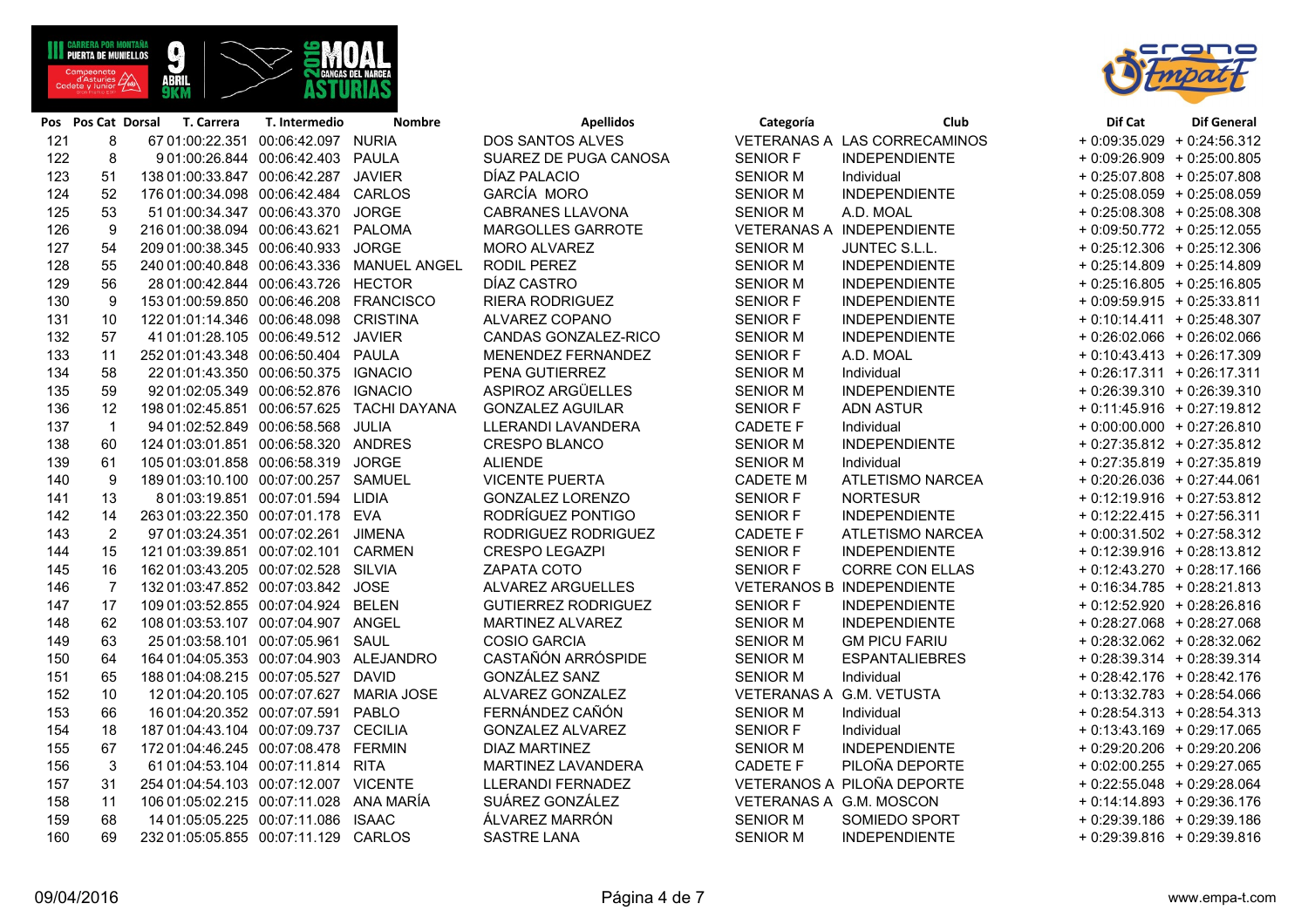**ABRI** 

| 163 | 71             | 214 01:05:23.356 00:07:14.263 MATEO     |                                             | <b>MORAN RODRIGUEZ</b>                                      | <b>SENIOR M</b>               | Individual                        | $+0.29:57.317 + 0.29:57.317$ |  |
|-----|----------------|-----------------------------------------|---------------------------------------------|-------------------------------------------------------------|-------------------------------|-----------------------------------|------------------------------|--|
| 164 | 12             | 27 01:05:41.110 00:07:16.938 NORMA      |                                             | <b>CASADO ARIAS</b>                                         |                               | VETERANAS A CLUB ATLETISMO CONDOR | $+0:14:53.788 + 0:30:15.071$ |  |
| 165 | 72             | 26 01:05:41.358 00:07:16.935 RAUL       |                                             | ALLENDE LOZANO                                              | <b>SENIOR M</b>               | <b>CLUB ATLETISMO CONDOR</b>      | $+0.30:15.319 + 0.30:15.319$ |  |
| 166 | 20             | 270 01:05:46.856 00:07:18.150 MÓNICA    |                                             | MARTÍNEZ GARCÍA                                             | <b>SENIOR F</b>               | Individual                        | $+0:14:46.921 + 0:30:20.817$ |  |
| 167 | 21             | 56 01:05:47.310 00:07:18.232 BRENDA     |                                             | CABO DIAZ                                                   | <b>SENIOR F</b>               | Individual                        | $+0.14:47.375 + 0.30:21.271$ |  |
| 168 | 13             | 114 01:05:49.245 00:07:17.889 SANDRA    |                                             | CAPÍN LÓPEZ                                                 |                               | VETERANAS A INDEPENDIENTE         | $+0.15.01.923 + 0.30.23.206$ |  |
| 169 | 22             | 151 01:06:09.356 00:07:19.322 MARÍA     |                                             | PEÑA GARCÍA                                                 | <b>SENIOR F</b>               | INDEPENDIENTE                     | $+0.15.09.421 + 0.30.43.317$ |  |
| 170 | 73             | 207 01:06:22.369 00:07:19.462 JOSE LUIS |                                             | FONTANIELLA FERNANDEZ                                       | <b>SENIOR M</b>               | <b>INDEPENDIENTE</b>              | $+0.30.56.330 + 0.30.56.330$ |  |
| 171 | 2              | 137 01:06:43.108 00:07:24.120 PAULA     |                                             | MUÑIZ VARELA                                                | <b>JUNIOR F</b>               | <b>GM REINOASTUR</b>              | $+0.06:43.978 + 0.31:17.069$ |  |
| 172 | 23             | 192 01:06:44.118 00:07:23.987 JULIA     |                                             | <b>GONZALEZ FONTANELLAS</b>                                 | <b>SENIOR F</b>               | <b>BURNTORUN</b>                  | $+0.15:44.183 + 0.31:18.079$ |  |
| 173 | $\mathbf{1}$   | 206 01:06:44.118 00:07:23.934 SOLEDAD   |                                             | <b>GION GONZALEZ</b>                                        | <b>VETERANAS B Individual</b> |                                   | $+0.00.00.000 + 0.31.18.079$ |  |
| 174 | 24             | 96 01:06:58.861 00:07:25.691 ADRIANA    |                                             | FERNANDEZ CABAL                                             | <b>SENIOR F</b>               | CLUB ATLETISMO CONDOR             | + 0:15:58.926 + 0:31:32.822  |  |
| 175 | 74             | 143 01:06:59.295 00:07:25.833 RICARDO   |                                             | LLAVONA FERNANDEZ                                           | <b>SENIOR M</b>               | ATLETISMO CONDOR                  | $+0.31:33.256 + 0.31:33.256$ |  |
| 176 | 25             | 269 01:07:02.245 00:07:25.641 SONIA     |                                             | MARTÍNEZ AMAGO                                              | <b>SENIOR F</b>               | Individual                        | $+0.16.02.310 + 0.31.36.206$ |  |
| 177 | 26             | 44 01:07:08.359 00:07:25.987 YOANA      |                                             | PRESEDO DÍAZ                                                | <b>SENIOR F</b>               | A.D.MOAL                          | $+0.16.08.424 + 0.31.42.320$ |  |
| 178 | 27             | 98 01:07:08.360 00:07:26.518 PATRICIA   |                                             | <b>CADENAS</b>                                              | <b>SENIOR F</b>               | A.D.MOAL                          | $+0.16.08.425 + 0.31.42.321$ |  |
| 179 | 28             | 3 01:07:48.359 00:07:30.959 GRACIELA    |                                             | FERNÁNDEZ GARCÍA                                            | <b>SENIOR F</b>               | <b>INDEPENDIENTE</b>              | $+0.16.48.424 + 0.32.22.320$ |  |
| 180 | 29             | 262 01:08:05.364 00:07:33.211 CRISTINA  |                                             | <b>GARCÍA CASTRO</b>                                        | <b>SENIOR F</b>               | <b>INDEPENDIENTE</b>              | $+0.17:05.429 + 0.32:39.325$ |  |
| 181 | $\overline{4}$ | 261 01:08:06.305 00:07:33.336 CHRISTIAN |                                             | PATIÑO GUNDÍN                                               | <b>SUB-23 M</b>               | <b>INDEPENDIENTE</b>              | $+0.22:03.490 + 0.32:40.266$ |  |
| 182 | $\overline{2}$ |                                         |                                             | 204 01:08:18.295 00:07:33.784 MARIA CONSUELO HERREÑO SUAREZ |                               | VETERANAS B CORRE CON NOSOTRAS    | $+0.01:34.177 + 0.32:52.256$ |  |
| 183 | $\mathbf{1}$   | 274 01:08:58.111 00:07:38.737 ANDREA    |                                             | <b>ORDAS PALOMO</b>                                         | General                       | Individual                        | $+0.00.00000 + 0.33.32.072$  |  |
| 184 | 3              | 82 01:09:02.862 00:07:39.767 BELEN      |                                             | <b>LAVIANA MENENDEZ</b>                                     |                               | <b>VETERANAS B INDEPENDIENTE</b>  | $+0.02:18.744 + 0.33:36.823$ |  |
| 185 | 30             | 218 01:09:18.325 00:07:40.619 NORMA     |                                             | PARDO VAQUERO                                               | <b>SENIOR F</b>               | Individual                        | $+0.18.18.390 + 0.33.52.286$ |  |
| 186 | 31             | 76 01:09:34.312 00:07:42.339 SOLIMA     |                                             | BLANCO LÓPEZ                                                | <b>SENIOR F</b>               | Individual                        | $+0:18:34.377 + 0:34:08.273$ |  |
| 187 | 14             | 229 01:09:44.115 00:07:42.267 MARIA     |                                             | NAVARRO RIVAS                                               |                               | VETERANAS A ASTURIAS HIMALAYA     | $+0.18.56.793 + 0.34.18.076$ |  |
| 188 | 75             | 100 01:09:59.867 00:07:44.342 MARCOS    |                                             | FERNANDEZ PELLITERO                                         | <b>SENIOR M</b>               | <b>INDEPENDIENTE</b>              | $+0.34.33.828 + 0.34.33.828$ |  |
| 189 | 32             | 20 01:09:59.868 00:07:44.294            | <b>ISABEL</b>                               | FERNÁNDEZ CARLOS                                            | SENIOR F                      | <b>INDEPENDIENTE</b>              | $+0.18.59.933 + 0.34.33.829$ |  |
| 190 | 33             | 45 01:10:16.368 00:07:46.019 YARA       |                                             | FERNÁNDEZ IGLESIAS                                          | <b>SENIOR F</b>               | <b>INDEPENDIENTE</b>              | $+0.19:16.433 + 0.34:50.329$ |  |
| 191 | 32             | 78 01:10:16.656 00:07:46.104 JOSE ANGEL |                                             | <b>BLANCO GONZALEZ</b>                                      |                               | VETERANOS A C.D.ESPORTATE-BIKILA  | $+0.28:17.601 + 0.34:50.617$ |  |
| 192 | 34             | 64 01:10:19.865 00:07:47.906 MARTA      |                                             | GONZÁLEZ FERNÁNDEZ                                          | <b>SENIOR F</b>               | Individual                        | $+0.19.19.930 + 0.34.53.826$ |  |
| 193 | 15             | 251 01:10:33.316 00:07:48.845 MERCEDES  |                                             | MARTINEZ BERGUÑO                                            | VETERANAS A Individual        |                                   | + 0:19:45.994 + 0:35:07.277  |  |
| 194 | 35             | 39 01:10:41.314 00:07:48.677 ANGELA     |                                             | ALVAREZ CASTELLANOS                                         | <b>SENIOR F</b>               | SOMIEDO SPORT                     | $+0.19:41.379 + 0.35:15.275$ |  |
| 195 | 33             | 239 01:10:44.117 00:07:48.491           | <b>JUAN MANUEL</b>                          | MENDEZ MENENDEZ                                             |                               | VETERANOS A INDEPENDIENTE         | $+0.28:45.062 + 0.35:18.078$ |  |
| 196 | 36             | 117 01:10:49.369 00:07:50.570 ANA       |                                             | DEL VALLE CEÑAL                                             | <b>SENIOR F</b>               | <b>CD XENDASTUR</b>               | $+0.19.49.434 + 0.35.23.330$ |  |
| 197 | 37             | 87 01:11:08.871 00:07:53.118 MARIA      |                                             | <b>FONSECA FERNANDEZ</b>                                    | <b>SENIOR F</b>               | Individual                        | $+0.20.08.936 + 0.35.42.832$ |  |
| 198 | 16             |                                         | 155 01:11:09.867 00:07:52.158 ANA HORTENSIA | <b>CARMONA MIYARES</b>                                      |                               | VETERANAS A CORRIENDO X MORCIN    | $+0.20.22.545 + 0.35.43.828$ |  |
| 199 | 38             | 54 01:11:30.065 00:07:55.727 INES       |                                             | <b>ARIAS GARCIA</b>                                         | <b>SENIOR F</b>               | <b>GM CUMBRE LLANGREU</b>         | $+0.20.30.130 + 0.36.04.026$ |  |
| 200 | 10             | 222 01:11:36.369 00:07:57.041 SAMUEL    |                                             | ALONSO FERNÁNDEZ                                            | <b>CADETE M</b>               | <b>ASTURPIE TRAIL TEAM</b>        | $+0.28:52.305 + 0.36:10.330$ |  |





| + 0:29:44.816  | $+0.29:44.816$                   |
|----------------|----------------------------------|
| $+0:14:11.310$ | 0:29:45.206<br>$\ddot{}$         |
| $+0.29:57.317$ | $+0.29:57.317$                   |
| $+0:14:53.788$ | $+0:30:15.071$                   |
| + 0:30:15.319  | + 0:30:15.319                    |
| + 0:14:46.921  | + 0:30:20.817                    |
| $+0:14:47.375$ | + 0:30:21.271                    |
| $+0.15:01.923$ | + 0:30:23.206                    |
| $+0.15:09.421$ | $+0:30:43.317$                   |
| $+0:30:56.330$ | $+0:30:56.330$                   |
| + 0:06:43.978  | + 0:31:17.069                    |
| $+0:15:44.183$ | $+0:31:18.079$                   |
| $+0:00:00.000$ | + 0:31:18.079                    |
| + 0:15:58.926  | + 0:31:32.822                    |
| + 0:31:33.256  | + 0:31:33.256                    |
| $+0:16:02.310$ | $+0:31:36.206$                   |
| $+0:16:08.424$ | $+0:31:42.320$                   |
| + 0:16:08.425  | + 0:31:42.321                    |
| $+0:16:48.424$ | + 0:32:22.320                    |
| + 0:17:05.429  | + 0:32:39.325                    |
| + 0:22:03.490  | + 0:32:40.266                    |
| $+0:01:34.177$ | + 0:32:52.256                    |
| $+0:00:00.000$ | + 0:33:32.072                    |
| $+0:02:18.744$ | + 0:33:36.823                    |
| $+0:18:18.390$ | + 0:33:52.286                    |
| $+0:18:34.377$ | $+0:34:08.273$                   |
| $+0:18:56.793$ | $+0:34:18.076$                   |
| + 0:34:33.828  | $+0:34:33.828$                   |
| + 0:18:59.933  | + 0:34:33.829                    |
| $+0.19:16.433$ | $+0:34:50.329$                   |
| $+0.28:17.601$ | $+0:34:50.617$                   |
| + 0:19:19.930  | $+0:34:53.826$                   |
| + 0:19:45.994  | + 0:35:07.277                    |
| + 0:19:41.379  | 0:35:15.275<br>$+$               |
| + 0:28:45.062  | $+0:35:18.078$                   |
| $+0.19:49.434$ | $+0:35:23.330$                   |
| + 0:20:08.936  | $+0:35:42.832$<br>$+0:35:43.828$ |
| + 0:20:22.545  | $+0:36:04.026$                   |
| $+0:20:30.130$ | 0:36:10.330                      |
| + 0:28:52.305  | $+$                              |

**Pos Pos Cat Dorsal T. Carrera T. Intermedio Nombre Apellidos Categoría Club Dif Cat Dif General**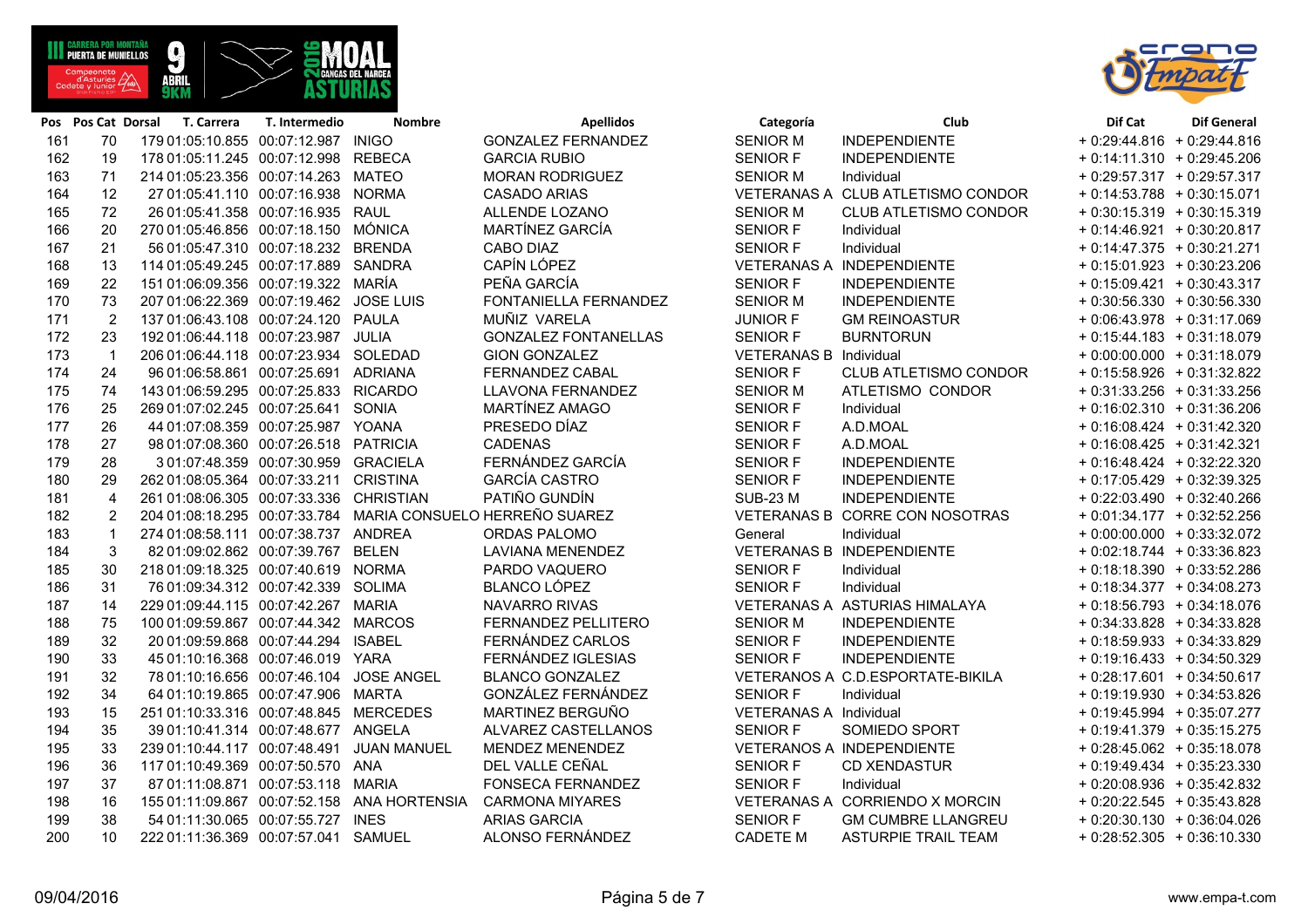| Página 6 de 7 |  |  |
|---------------|--|--|

| 34<br>18<br>35<br>39<br>19 | 125 01:11:50.373 00:07:56.296 FERNANDO<br>265 01:11:51.119 00:07:56.353 MARIA MONICA<br>256 01:11:52.119 00:07:56.184 PEDRO LUIS |                                     | INFANZÓN DOMÍNGUEZ<br>RODRIGUEZ MENEDEZ                                                                                                                                                                                                                                                                                                                                                                                                                                                                                                                                                                                                                                                                                                                                                                                                                                                                                                                                                                                                                                                                                                                                                                                                                                                                                | VETERANOS A CORRESIERO  |                                    | $+0.29:51.318 + 0.36:24.334$                                                                                                                                                                                                                                                                                                                                                                                                                                                                                 |
|----------------------------|----------------------------------------------------------------------------------------------------------------------------------|-------------------------------------|------------------------------------------------------------------------------------------------------------------------------------------------------------------------------------------------------------------------------------------------------------------------------------------------------------------------------------------------------------------------------------------------------------------------------------------------------------------------------------------------------------------------------------------------------------------------------------------------------------------------------------------------------------------------------------------------------------------------------------------------------------------------------------------------------------------------------------------------------------------------------------------------------------------------------------------------------------------------------------------------------------------------------------------------------------------------------------------------------------------------------------------------------------------------------------------------------------------------------------------------------------------------------------------------------------------------|-------------------------|------------------------------------|--------------------------------------------------------------------------------------------------------------------------------------------------------------------------------------------------------------------------------------------------------------------------------------------------------------------------------------------------------------------------------------------------------------------------------------------------------------------------------------------------------------|
|                            |                                                                                                                                  |                                     |                                                                                                                                                                                                                                                                                                                                                                                                                                                                                                                                                                                                                                                                                                                                                                                                                                                                                                                                                                                                                                                                                                                                                                                                                                                                                                                        |                         |                                    |                                                                                                                                                                                                                                                                                                                                                                                                                                                                                                              |
|                            |                                                                                                                                  |                                     |                                                                                                                                                                                                                                                                                                                                                                                                                                                                                                                                                                                                                                                                                                                                                                                                                                                                                                                                                                                                                                                                                                                                                                                                                                                                                                                        | VETERANAS A Individual  |                                    | $+0:21:03.797 + 0:36:25.080$                                                                                                                                                                                                                                                                                                                                                                                                                                                                                 |
|                            |                                                                                                                                  |                                     | <b>GOMEZ SANCHEZ</b>                                                                                                                                                                                                                                                                                                                                                                                                                                                                                                                                                                                                                                                                                                                                                                                                                                                                                                                                                                                                                                                                                                                                                                                                                                                                                                   | VETERANOS A Individual  |                                    | $+0.29:53.064 + 0.36:26.080$                                                                                                                                                                                                                                                                                                                                                                                                                                                                                 |
|                            |                                                                                                                                  | 120 01:12:01.370 00:07:57.962 DIANA | ALONSO RODRÍGUEZ                                                                                                                                                                                                                                                                                                                                                                                                                                                                                                                                                                                                                                                                                                                                                                                                                                                                                                                                                                                                                                                                                                                                                                                                                                                                                                       | <b>SENIOR F</b>         | <b>VEGGIERUNNERS</b>               | $+0:21:01.435 + 0:36:35.331$                                                                                                                                                                                                                                                                                                                                                                                                                                                                                 |
|                            | 71 01:12:01.435 00:07:59.580 YOYI                                                                                                |                                     | FERNANDEZ CORTINA                                                                                                                                                                                                                                                                                                                                                                                                                                                                                                                                                                                                                                                                                                                                                                                                                                                                                                                                                                                                                                                                                                                                                                                                                                                                                                      |                         | VETERANAS A RUNNING FEMENINO SIERO | $+0.21:14.113 + 0.36:35.396$                                                                                                                                                                                                                                                                                                                                                                                                                                                                                 |
| 20                         | 69 01:12:04.869 00:07:59.234 NURIA                                                                                               |                                     | ARGÜELLES SUÁREZ                                                                                                                                                                                                                                                                                                                                                                                                                                                                                                                                                                                                                                                                                                                                                                                                                                                                                                                                                                                                                                                                                                                                                                                                                                                                                                       | VETERANAS A LES COPINES |                                    | $+0.21:17.547 + 0.36:38.830$                                                                                                                                                                                                                                                                                                                                                                                                                                                                                 |
| 36                         |                                                                                                                                  |                                     | <b>GUTIÉRREZ RODRIGUEZ</b>                                                                                                                                                                                                                                                                                                                                                                                                                                                                                                                                                                                                                                                                                                                                                                                                                                                                                                                                                                                                                                                                                                                                                                                                                                                                                             |                         |                                    | $+0.30:10.380 + 0.36:43.396$                                                                                                                                                                                                                                                                                                                                                                                                                                                                                 |
| 40                         |                                                                                                                                  |                                     | SOBERADO HOYOS                                                                                                                                                                                                                                                                                                                                                                                                                                                                                                                                                                                                                                                                                                                                                                                                                                                                                                                                                                                                                                                                                                                                                                                                                                                                                                         | <b>SENIOR F</b>         | <b>CORRE CON NOSOTRAS</b>          | $+0:21:10.187 + 0:36:44.083$                                                                                                                                                                                                                                                                                                                                                                                                                                                                                 |
| 41                         |                                                                                                                                  |                                     | DÍAZ RODRÍGUEZ                                                                                                                                                                                                                                                                                                                                                                                                                                                                                                                                                                                                                                                                                                                                                                                                                                                                                                                                                                                                                                                                                                                                                                                                                                                                                                         | <b>SENIOR F</b>         |                                    | $+0:21:10.434 + 0:36:44.330$                                                                                                                                                                                                                                                                                                                                                                                                                                                                                 |
| 21                         |                                                                                                                                  |                                     | <b>IGLESIAS GARCIA</b>                                                                                                                                                                                                                                                                                                                                                                                                                                                                                                                                                                                                                                                                                                                                                                                                                                                                                                                                                                                                                                                                                                                                                                                                                                                                                                 |                         |                                    | $+0.21:40.048 + 0.37:01.331$                                                                                                                                                                                                                                                                                                                                                                                                                                                                                 |
| 42                         |                                                                                                                                  |                                     | FERNANDEZ CORREA                                                                                                                                                                                                                                                                                                                                                                                                                                                                                                                                                                                                                                                                                                                                                                                                                                                                                                                                                                                                                                                                                                                                                                                                                                                                                                       | <b>SENIOR F</b>         | <b>INDEPENDIENTE</b>               | $+0.21:56.186 + 0.37:30.082$                                                                                                                                                                                                                                                                                                                                                                                                                                                                                 |
| 43                         |                                                                                                                                  |                                     | DÍAZ RODRÍGUEZ                                                                                                                                                                                                                                                                                                                                                                                                                                                                                                                                                                                                                                                                                                                                                                                                                                                                                                                                                                                                                                                                                                                                                                                                                                                                                                         | <b>SENIOR F</b>         | <b>INDEPENDIENTE</b>               | + 0:21:57.470 + 0:37:31.366                                                                                                                                                                                                                                                                                                                                                                                                                                                                                  |
| 22                         |                                                                                                                                  |                                     | PASARÓN FERNÁNDEZ                                                                                                                                                                                                                                                                                                                                                                                                                                                                                                                                                                                                                                                                                                                                                                                                                                                                                                                                                                                                                                                                                                                                                                                                                                                                                                      |                         |                                    | $+0.22:14.999 + 0.37:36.282$                                                                                                                                                                                                                                                                                                                                                                                                                                                                                 |
| 44                         |                                                                                                                                  |                                     | DA SILVA TEIXEIRA                                                                                                                                                                                                                                                                                                                                                                                                                                                                                                                                                                                                                                                                                                                                                                                                                                                                                                                                                                                                                                                                                                                                                                                                                                                                                                      | <b>SENIOR F</b>         | <b>GM CUMBRE LLANGREU</b>          | $+0.22:18.470 + 0.37:52.366$                                                                                                                                                                                                                                                                                                                                                                                                                                                                                 |
| $\overline{4}$             |                                                                                                                                  |                                     | <b>TUYA SANCHEZ</b>                                                                                                                                                                                                                                                                                                                                                                                                                                                                                                                                                                                                                                                                                                                                                                                                                                                                                                                                                                                                                                                                                                                                                                                                                                                                                                    |                         |                                    | $+0.07:09.954 + 0.38:28.033$                                                                                                                                                                                                                                                                                                                                                                                                                                                                                 |
| 45                         |                                                                                                                                  |                                     | LÓPEZ MARRÓN                                                                                                                                                                                                                                                                                                                                                                                                                                                                                                                                                                                                                                                                                                                                                                                                                                                                                                                                                                                                                                                                                                                                                                                                                                                                                                           | <b>SENIOR F</b>         | Individual                         | $+0.23.57.939 + 0.39.31.835$                                                                                                                                                                                                                                                                                                                                                                                                                                                                                 |
| 46                         |                                                                                                                                  |                                     | PEREZ LLANO                                                                                                                                                                                                                                                                                                                                                                                                                                                                                                                                                                                                                                                                                                                                                                                                                                                                                                                                                                                                                                                                                                                                                                                                                                                                                                            | <b>SENIOR F</b>         | Individual                         | + 0:25:08.192 + 0:40:42.088                                                                                                                                                                                                                                                                                                                                                                                                                                                                                  |
| 77                         |                                                                                                                                  |                                     | CASTILLO ÁLVAREZ                                                                                                                                                                                                                                                                                                                                                                                                                                                                                                                                                                                                                                                                                                                                                                                                                                                                                                                                                                                                                                                                                                                                                                                                                                                                                                       | <b>SENIOR M</b>         | Individual                         | $+0.40:42.343 + 0.40:42.343$                                                                                                                                                                                                                                                                                                                                                                                                                                                                                 |
| 47                         |                                                                                                                                  |                                     | <b>FERNANDEZ LAGO</b>                                                                                                                                                                                                                                                                                                                                                                                                                                                                                                                                                                                                                                                                                                                                                                                                                                                                                                                                                                                                                                                                                                                                                                                                                                                                                                  | <b>SENIOR F</b>         | <b>INDEPENDIENTE</b>               | $+0.25:12.530 + 0.40:46.426$                                                                                                                                                                                                                                                                                                                                                                                                                                                                                 |
| 48                         |                                                                                                                                  |                                     | FERNANDEZ POVEDA                                                                                                                                                                                                                                                                                                                                                                                                                                                                                                                                                                                                                                                                                                                                                                                                                                                                                                                                                                                                                                                                                                                                                                                                                                                                                                       | <b>SENIOR F</b>         | $\overline{4}$                     | $+0.25:12.944 + 0.40:46.840$                                                                                                                                                                                                                                                                                                                                                                                                                                                                                 |
| 49                         |                                                                                                                                  |                                     | SOBERADO CORAO                                                                                                                                                                                                                                                                                                                                                                                                                                                                                                                                                                                                                                                                                                                                                                                                                                                                                                                                                                                                                                                                                                                                                                                                                                                                                                         | <b>SENIOR F</b>         |                                    | $+0:25:53.193 + 0:41:27.089$                                                                                                                                                                                                                                                                                                                                                                                                                                                                                 |
| 50                         |                                                                                                                                  |                                     | VAELLO                                                                                                                                                                                                                                                                                                                                                                                                                                                                                                                                                                                                                                                                                                                                                                                                                                                                                                                                                                                                                                                                                                                                                                                                                                                                                                                 | <b>SENIOR F</b>         | Individual                         | + 0:27:02.946 + 0:42:36.842                                                                                                                                                                                                                                                                                                                                                                                                                                                                                  |
| 5                          |                                                                                                                                  |                                     | MARTÍNEZ VALDÉS                                                                                                                                                                                                                                                                                                                                                                                                                                                                                                                                                                                                                                                                                                                                                                                                                                                                                                                                                                                                                                                                                                                                                                                                                                                                                                        |                         |                                    | $+0.11:43.052 + 0.43:01.131$                                                                                                                                                                                                                                                                                                                                                                                                                                                                                 |
| 23                         |                                                                                                                                  |                                     | <b>RIESTRA GARCIA</b>                                                                                                                                                                                                                                                                                                                                                                                                                                                                                                                                                                                                                                                                                                                                                                                                                                                                                                                                                                                                                                                                                                                                                                                                                                                                                                  |                         |                                    | $+0.28.02.064 + 0.43.23.347$                                                                                                                                                                                                                                                                                                                                                                                                                                                                                 |
| 51                         |                                                                                                                                  |                                     | <b>GARCIA MARTIN</b>                                                                                                                                                                                                                                                                                                                                                                                                                                                                                                                                                                                                                                                                                                                                                                                                                                                                                                                                                                                                                                                                                                                                                                                                                                                                                                   | <b>SENIOR F</b>         | <b>UNAAUNA</b>                     | $+0.27:54.948 + 0.43:28.844$                                                                                                                                                                                                                                                                                                                                                                                                                                                                                 |
| 52                         |                                                                                                                                  |                                     | FERNANDEZ MENENDEZ                                                                                                                                                                                                                                                                                                                                                                                                                                                                                                                                                                                                                                                                                                                                                                                                                                                                                                                                                                                                                                                                                                                                                                                                                                                                                                     | <b>SENIOR F</b>         |                                    | + 0:27:54.949 + 0:43:28.845                                                                                                                                                                                                                                                                                                                                                                                                                                                                                  |
| 53                         |                                                                                                                                  |                                     | <b>BOLAÑO GONZALEZ</b>                                                                                                                                                                                                                                                                                                                                                                                                                                                                                                                                                                                                                                                                                                                                                                                                                                                                                                                                                                                                                                                                                                                                                                                                                                                                                                 | <b>SENIOR F</b>         |                                    | $+0.27:58.475 + 0.43:32.371$                                                                                                                                                                                                                                                                                                                                                                                                                                                                                 |
| 24                         |                                                                                                                                  |                                     | <b>GONZALEZ MORAN</b>                                                                                                                                                                                                                                                                                                                                                                                                                                                                                                                                                                                                                                                                                                                                                                                                                                                                                                                                                                                                                                                                                                                                                                                                                                                                                                  |                         |                                    | $+0.30:31.815 + 0.45:53.098$                                                                                                                                                                                                                                                                                                                                                                                                                                                                                 |
| 8                          |                                                                                                                                  |                                     | <b>TOMILLO ZAPATA</b>                                                                                                                                                                                                                                                                                                                                                                                                                                                                                                                                                                                                                                                                                                                                                                                                                                                                                                                                                                                                                                                                                                                                                                                                                                                                                                  |                         |                                    | $+0.34:20.323 + 0.46:07.351$                                                                                                                                                                                                                                                                                                                                                                                                                                                                                 |
| 25                         |                                                                                                                                  |                                     | PUENTE LANDAZURI                                                                                                                                                                                                                                                                                                                                                                                                                                                                                                                                                                                                                                                                                                                                                                                                                                                                                                                                                                                                                                                                                                                                                                                                                                                                                                       |                         |                                    | $+0.31:17.817 + 0.46:39.100$                                                                                                                                                                                                                                                                                                                                                                                                                                                                                 |
| 11                         |                                                                                                                                  |                                     | AMAGO MARTINEZ                                                                                                                                                                                                                                                                                                                                                                                                                                                                                                                                                                                                                                                                                                                                                                                                                                                                                                                                                                                                                                                                                                                                                                                                                                                                                                         | <b>CADETE M</b>         |                                    | $+0.40:21.082 + 0.47:39.107$                                                                                                                                                                                                                                                                                                                                                                                                                                                                                 |
| 54                         |                                                                                                                                  |                                     | CABELLO IGLESIAS                                                                                                                                                                                                                                                                                                                                                                                                                                                                                                                                                                                                                                                                                                                                                                                                                                                                                                                                                                                                                                                                                                                                                                                                                                                                                                       | <b>SENIOR F</b>         |                                    | $+0.32:05.456 + 0.47:39.352$                                                                                                                                                                                                                                                                                                                                                                                                                                                                                 |
| 78                         |                                                                                                                                  |                                     | AMAGO MARTINEZ                                                                                                                                                                                                                                                                                                                                                                                                                                                                                                                                                                                                                                                                                                                                                                                                                                                                                                                                                                                                                                                                                                                                                                                                                                                                                                         | <b>SENIOR M</b>         | A.D.MOAL                           | $+0.47:39.610 + 0.47:39.610$                                                                                                                                                                                                                                                                                                                                                                                                                                                                                 |
| 26                         |                                                                                                                                  |                                     | <b>ARIAS MENENDEZ</b>                                                                                                                                                                                                                                                                                                                                                                                                                                                                                                                                                                                                                                                                                                                                                                                                                                                                                                                                                                                                                                                                                                                                                                                                                                                                                                  |                         |                                    | $+0.33:48.324 + 0.49:09.607$                                                                                                                                                                                                                                                                                                                                                                                                                                                                                 |
| 27                         |                                                                                                                                  |                                     | RODRIGUEZ RUBIO                                                                                                                                                                                                                                                                                                                                                                                                                                                                                                                                                                                                                                                                                                                                                                                                                                                                                                                                                                                                                                                                                                                                                                                                                                                                                                        |                         |                                    | $+0.35:48.328 + 0.51:09.611$                                                                                                                                                                                                                                                                                                                                                                                                                                                                                 |
| 28                         |                                                                                                                                  |                                     | <b>ROJAS IBARBE</b>                                                                                                                                                                                                                                                                                                                                                                                                                                                                                                                                                                                                                                                                                                                                                                                                                                                                                                                                                                                                                                                                                                                                                                                                                                                                                                    |                         |                                    | $+0.36:49.830 + 0.52:11.113$                                                                                                                                                                                                                                                                                                                                                                                                                                                                                 |
| 55                         |                                                                                                                                  |                                     | <b>TOMILLO ZAPATA</b>                                                                                                                                                                                                                                                                                                                                                                                                                                                                                                                                                                                                                                                                                                                                                                                                                                                                                                                                                                                                                                                                                                                                                                                                                                                                                                  | SENIOR F                |                                    | $+0.39:26.738 + 0.55:00.634$                                                                                                                                                                                                                                                                                                                                                                                                                                                                                 |
| 79                         |                                                                                                                                  |                                     | <b>FERNANDEZ LLAMES</b>                                                                                                                                                                                                                                                                                                                                                                                                                                                                                                                                                                                                                                                                                                                                                                                                                                                                                                                                                                                                                                                                                                                                                                                                                                                                                                | <b>SENIOR M</b>         | A.D.MOAL                           | $+1:06:17.393 + 1:06:17.393$                                                                                                                                                                                                                                                                                                                                                                                                                                                                                 |
|                            |                                                                                                                                  |                                     | 210 01:12:09.435 00:07:59.940 DANIEL<br>83 01:12:10.122 00:07:59.268 MARTA<br>47 01:12:10.369 00:07:58.463 ALICIA<br>112 01:12:27.370 00:08:01.766 BELEN<br>42 01:12:56.121 00:08:05.813 REBECA<br>46 01:12:57.405 00:08:03.995 INÉS<br>267 01:13:02.321 00:08:04.791 MARTA<br>18 01:13:18.405  00:08:07.821  PAMELA<br>278 01:13:54.072 00:08:10.360 VICTORIA<br>264 01:14:57.874 00:08:18.770 RAQUEL<br>250 01:16:08.127 00:08:26.715 KATIA<br>24 01:16:08.382 00:08:26.790 DAVID<br>79 01:16:12.465 00:08:26.512 MARTA<br>157 01:16:12.879 00:08:25.656 PAULA<br>258 01:16:53.128 00:08:30.713 BEGOÑA<br>107 01:18:02.881 00:08:39.186 OLGA<br>77 01:18:27.170 00:08:41.819 CARMEN<br>234 01:18:49.386 00:08:44.285 SUSANA<br>145 01:18:54.883 00:08:44.738 SANDRA<br>146 01:18:54.884 00:08:44.681 ANDREA<br>158 01:18:58.410 00:08:44.104 PATRICIA<br>53 01:21:19.137 00:08:59.160 ADRIANA<br>91 01:21:33.390 00:09:01.268 FRANCISCO<br>244 01:22:05.139 00:09:04.992 SONIA<br>166 01:23:05.146  00:09:11.823  HECTOR<br>161 01:23:05.391 00:09:11.908 PATRICIA<br>163 01:23:05.649 00:09:11.740 ANGEL<br>68 01:24:35.646 00:09:22.132 CONSUELO<br>268 01:26:35.650 00:09:35.437 SUSANA<br>142 01:27:37.152 00:09:42.381 NANCY ANISSA<br>93 01:30:26.673 00:10:00.135 NOEMI<br>190 01:41:43.432 00:11:14.888 JUAN |                         |                                    | VETERANOS A DEPORTES MLBLACK<br><b>INDEPENDIENTE</b><br>VETERANAS A AVIENTU SOLORUNNERS<br>VETERANAS A CORRIENDO X MORCIN<br>VETERANAS B XIXON RUNNERS<br>Individual<br>VETERANAS B C.D.ESPORTATE-BIKILA<br>VETERANAS A INDEPENDIENTE<br><b>INDEPENDIENTE</b><br>Individual<br>VETERANAS A CAFES TOSCAF GMEA<br><b>VETERANOS B Individual</b><br>VETERANAS A Individual<br>INDEPENDIENTE<br>INDEPENDIENTE<br><b>VETERANAS A Individual</b><br>VETERANAS A Individual<br>VETERANAS A Individual<br>Individual |

**Pos Pos Cat Dorsal T. Carrera T. Intermedio Nombre Apellidos Categoría Club Dif Cat Dif General** 201 76 48 01:11:38.319 00:07:54.706 TOMAS CUEVAS GARCIA SENIOR M LABARU TRAIL + 0:36:12.280 + 0:36:12.280